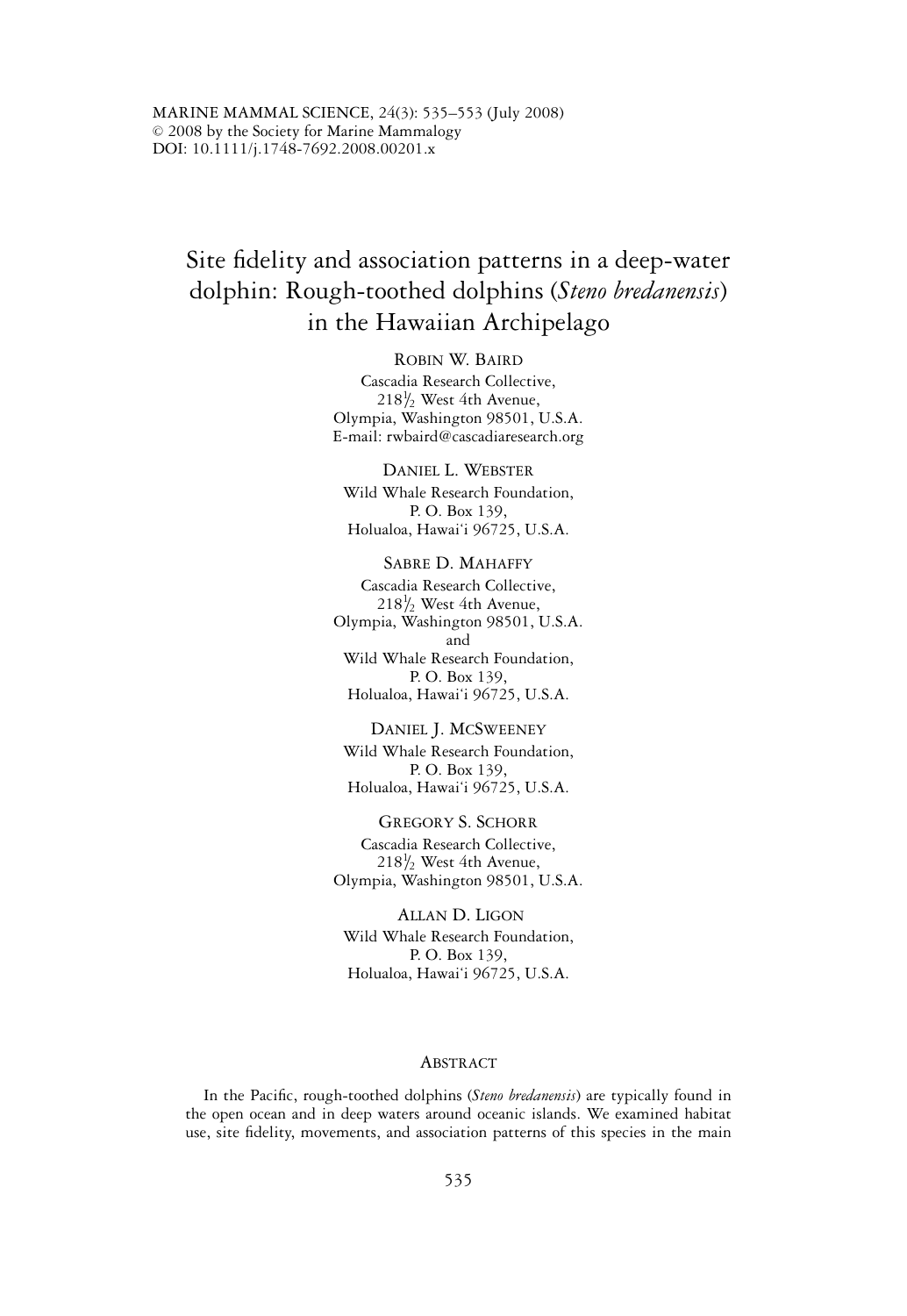Hawaiian Islands. Sighting rates were highest in depths  $>1,500$  m. There were frequent within- and between-year resightings off the island of Hawai'i, indicating a small population size with high site fidelity. Resighting rates were lower off Kaua'i/Ni'ihau, indicating a larger population size, but with some site fidelity. Two individuals were documented moving from Kaua'i to Hawai'i, a distance of 480 km, but were not seen to associate with dolphins off Hawai'i. Observed movements were consistent with at most 2% dispersal per year between these two areas. Differences in group sizes, habitat use, and behavior imply that movements among the islands may be limited. Little is known about the diet of rough-toothed dolphins in Hawai'i, but they are thought to feed primarily on near-surface species. High fidelity to deepwater areas off the island of Hawai'i likely reflects an increase in the predictability of prey associated with upwelling due to the island mass effect, wind stress curl and cyclonic eddies that form off the island.

Key words: rough-toothed dolphin, *Steno bredanensis*, site fidelity, movements, islands, associations, Hawai'i.

Most studies of deep-water dolphin populations have involved large-vessel surveys, typically undertaken to estimate population sizes (*e.g.,* Wade and Gerrodette 1993). For deep-water species, studies of individuals using photo-identification have typically been limited to populations around oceanic islands (*e.g.,* Norris and Dohl 1980). Site fidelity, the tendency of an individual to return to an area previously occupied or remain in an area over an extended period, has been documented from a number of species of cetaceans, including humpback whales (*Megaptera novaeangliae*) returning to seasonal feeding and breeding grounds (Calambokidis *et al.* 2001), minke whales (*Balaenoptera acutorostrata*) returning to seasonal feeding grounds (Dorsey *et al.* 1990), and many populations of dolphins, including coastal, shallow-water common bottlenose dolphins (*Tursiops truncatus*), inhabiting small  $(<100 \text{ km}^2$ ) and apparently permanent home ranges (Shane *et al.* 1986, Wells 1991, Gubbins 2002), as well as spinner dolphins (*Stenella longirostris*) using shallow-water areas for resting during the day (Norris and Dohl 1980, Norris *et al.* 1994). Coastal bottlenose dolphins typically feed on a diversity of benthic and schooling small fish, and in areas where local productivity is high enough to support a number of individuals, presumably they benefit from remaining within a small-home range by learning the location of spatially predictable food resources. There have been few studies of site fidelity in deep-water dolphins, due to the inherent difficulty of working with such populations. Exhibiting fidelity to a particular site would not be expected for an open-ocean species, as dolphins in deep waters are unlikely to be feeding on benthic prey, and most fish populations in open ocean waters that are suitable as prey for medium-sized dolphins are unlikely to be either spatially or temporally predictable. Evidence for bottlenose dolphins around two oceanic islands, Cocos Island off Costa Rica (Acevedo-Gutierrez 1999), and Bermuda (Klatsky *et al.* 2007), suggest individuals from such areas may have very large home ranges and show little fidelity to specific areas, although bottlenose dolphins in the Hawaiian Islands show considerable fidelity to specific areas (Baird *et al.* 2006*a*).

Opportunities for studying deep-water dolphins may be greatest around oceanic islands where deep-water populations may be found relatively close to shore, and the logistics of data collection may be relatively simple. In the Pacific Ocean, the rough-toothed dolphin (*Steno bredanensis*) is found primarily in open ocean areas and around oceanic islands in the tropics and subtropics ( Jefferson 2002). This is a poorly known species, and most of what is known comes from stranded animals and those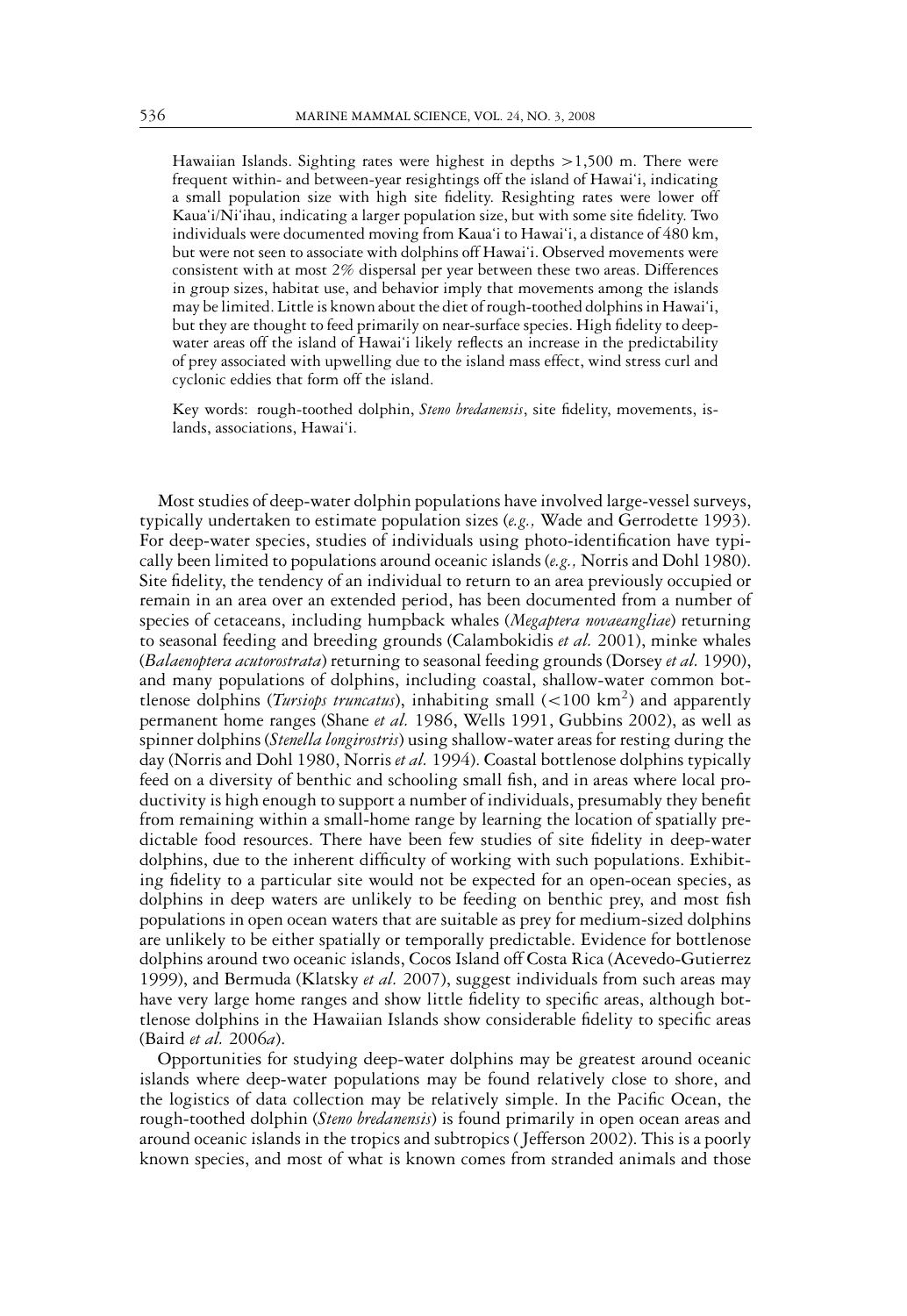caught in dolphin fisheries or from surveys that focus on distribution or abundance, rather than those that utilize information on individuals documented with photoidentification. There are no published studies on population structure for this species. As part of a long-term multi-species study of odontocete populations around the main Hawaiian Islands (see Baird 2005, Baird and Gorgone 2005, Baird *et al.* 2006*a*, 2008, McSweeney *et al.* 2007), we used photo-identification of distinctive individual rough-toothed dolphins to examine site fidelity and population structure.

There has been no previous directed research on rough-toothed dolphins in the Hawaiian Islands, though they have been well-documented from strandings in the main Hawaiian Islands (Mazzuca *et al.* 1999, Maldini *et al.* 2005) and from aerial and ship surveys, both around the main Hawaiian Islands and offshore (Mobley *et al.* 2000, Barlow 2006). Rough-toothed dolphins are one of the main species involved in fishery interactions in nearshore Hawaiian waters, stealing bait and hooked fish (Schlais 1984, Nitta and Henderson 1993). An estimate of abundance from aerial surveys around the main Hawaiian Islands (within 46 km of shore), an area of approximately 72,000 km<sup>2</sup>, suggested the local population was small (123 individuals,  $CV = 0.63$ ; Mobley *et al.* 2000). For the entire Hawaiian exclusive economic zone (EEZ), out to 380 km offshore and including the northwestern Hawaiian Islands (an area of approximately 2.4 million  $km^2$ ), there is a population estimate of 8,709 individuals  $(CV = 0.45;$  Barlow 2006) based on ship surveys.

### **METHODS**

Surveys were undertaken around all of the main Hawaiian Islands between February 2000 and December 2006. A variety of dedicated research vessels were used, ranging in size from a 5.8-m outboard-powered rigid-hulled inflatable to an 18-m inboardpowered vessel, though the majority of surveys was undertaken from outboardpowered vessels between 6 and 8.2 m in length. Surveys around different islands were sometimes undertaken in different years. Survey effort was nonrandom and nonsystematic; tracklines followed were generally intended to maximize the likelihood of finding odontocetes, while covering as broad an area and as wide a depth range as possible given sea conditions and logistics (*e.g.*, distance from port). Attempts within field efforts were made to avoid overlap with previous survey lines. In most cases, we attempted to survey in areas where sea states were less than Beaufort 4, and almost all of the surveys were undertaken off the leeward sides of the islands to increase the likelihood of working in suitable sea conditions. Two to six observers were stationed to watch 360° around the survey vessels, which transited at speeds typically from 15 to 30 km/h, depending on sea state and vessel used. Effort data were logged automatically every 5 min with a global positioning system (GPS) on board survey vessels. Bottom depths at effort and sighting locations were derived by overlaying the point location data on a bathymetric raster surface in ArcGIS 9.1 (ESRI). Underlying depth values (in meters) were transferred to point locations using the "intersect point tool" in Hawth's analysis tools (Beyer 2004). We used gridded 3-arc s U.S. Coastal Relief Model bathymetry (∼90 m × 90 m) from the National Geophysical Data Center.<sup>1</sup>

During some of the periods in 2002 and 2003, two vessels were operated simultaneously, with vessels tending to travel 2–10 km apart to avoid overlap in survey coverage. On these days surveys were considered to have two "vessel days" of effort.

<sup>&</sup>lt;sup>1</sup> Available from http://www.ngdc.noaa.gov/mgg/coastal/coastal.html.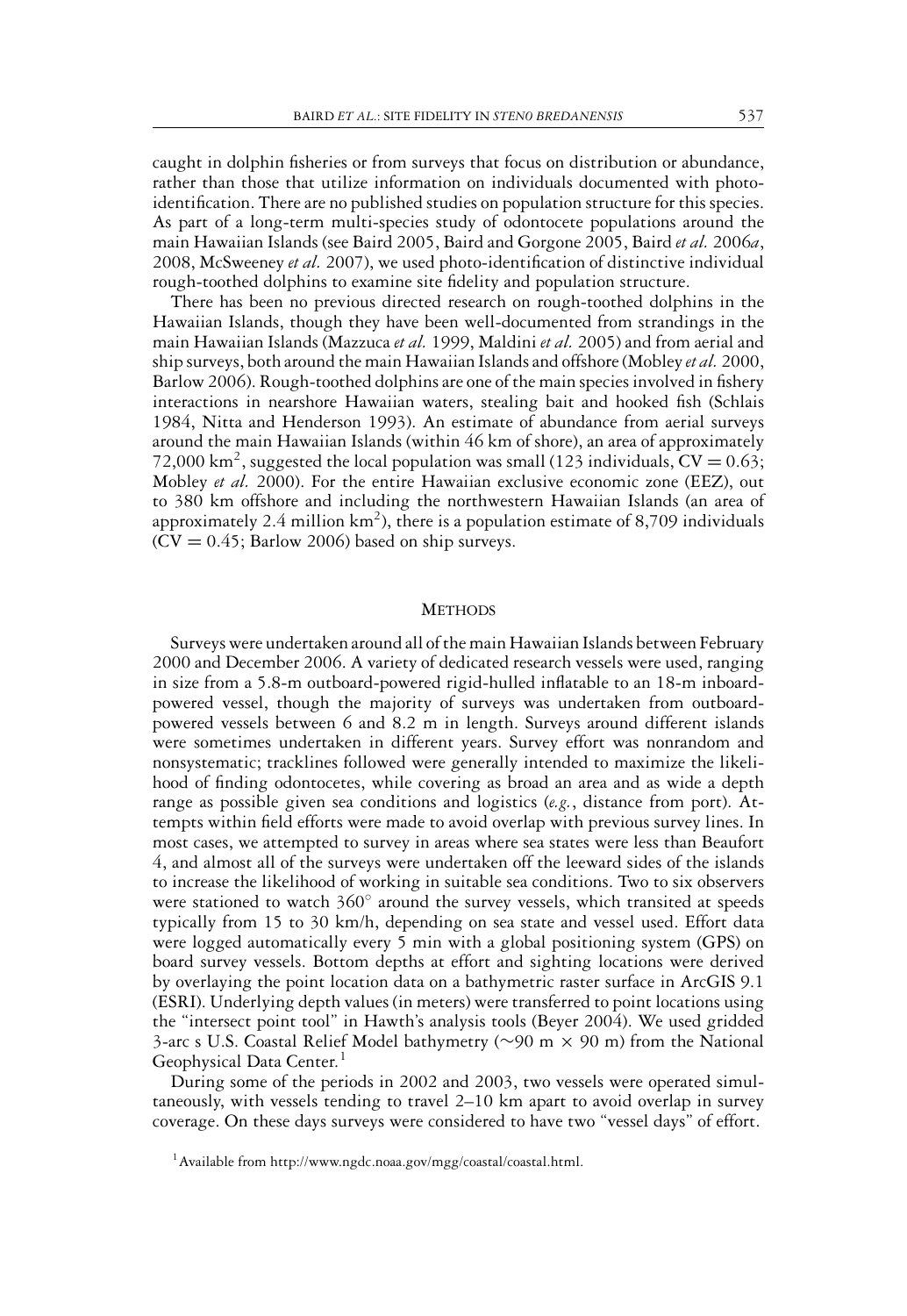All groups of odontocetes encountered were approached to confirm species, determine location, and to estimate group size. Photo-identification of individual dolphins was undertaken by one to three photographers attempting to obtain photographs of all individuals present, using film (through 2002) or digital (from 2003 to 2006) SLR cameras with 100–300-mm zoom lenses. In addition we attempted to obtain skin biopsies (using a crossbow or pole spear) from most groups for genetic studies (to be reported elsewhere). Associations with other species, evidence of feeding behaviors, and avoidance of the research vessel (and the estimated distance of avoidance, if it occurred) were recorded. Primary observers were trained in distance estimation using laser range finders (Bushnell Yardage Pro 800s and 1000s, Bushnell Corporation, Overland Park, KS) during each field effort. Training involved repeatedly estimating distances to a variety of targets on the water (ranging in size from seabirds to small vessels), at distances of approximately 8–400 m, with feedback given to observers on measured distances to the targets.

Photographs from 15 opportunistic encounters with this species around the main Hawaiian Islands were also provided by other researchers. Photographs were sorted within encounters by individual, using distinguishing characteristics such as notches on the trailing and leading edge of the dorsal fin, pigmentation patterns, scarring, and dorsal fin shape. In the case of poorly marked small calves, body size relative to adult individuals and the identity of associated adults was sometimes used to discriminate individuals within an encounter. The best quality photograph of each individual was assigned a photo quality (excellent, good, fair, poor) based on the focus, the angle of the dorsal fin relative to the frame, the size of the fin relative to frame size, and whether the fin was obscured in any way by water or other dolphins. Each individual was also assigned a distinctiveness rating (very distinctive, distinctive, slightly distinctive, not distinctive) based on the number, size, and configuration of dorsal fin notches. Individuals with no or only very small dorsal fin notches were considered to be not distinctive, although they could still be sorted within and sometimes between encounters based on pigmentation patterns, scarring, dorsal fin shape, and relative body size. The proportion of individuals in the population that was considered to be "marked" (*i.e.,* having long-term (multi-year) distinctive features that could be recognized with either left- or right-side photographs) was estimated by dividing the number of individuals considered distinctive or very distinctive by the total number of individuals within each encounter using photographs of good or excellent quality, and calculating an average over all encounters. Photographs of all qualities and distinctiveness ratings were compared to examine movements among areas, although for resighting statistics, only good and excellent quality photographs of distinctive and very distinctive individuals were used.

For the purposes of examining depth distribution of effort, inter-island movements, and resightings within- and among-areas, we considered four "island areas": (1) Kaua'i and Ni'ihau (2) O'ahu; (3) the "4-island area" (including Maui, Lana'i, Kaho'olawe, and Moloka'i); and (4) the island of Hawai'i (Fig. 1). Sighting rates in relation to effort by depth were calculated using 500-m depth bins (*e.g.*, 1–500 m, 501–1,000 m, *etc*.). The average straight-line distance between locations of sightings where individuals were resighted was calculated using the Posdist<sup>2</sup> add-in in Excel (Version 2000 Microsoft, Redmond, WA). For comparison, the average straight-line distance between all possible pairs of sightings within an area (*e.g.*, Kaua'i/Ni'ihau or

<sup>&</sup>lt;sup>2</sup>Available from http://nmml.afsc.noaa.gov/software/excelgeo.php.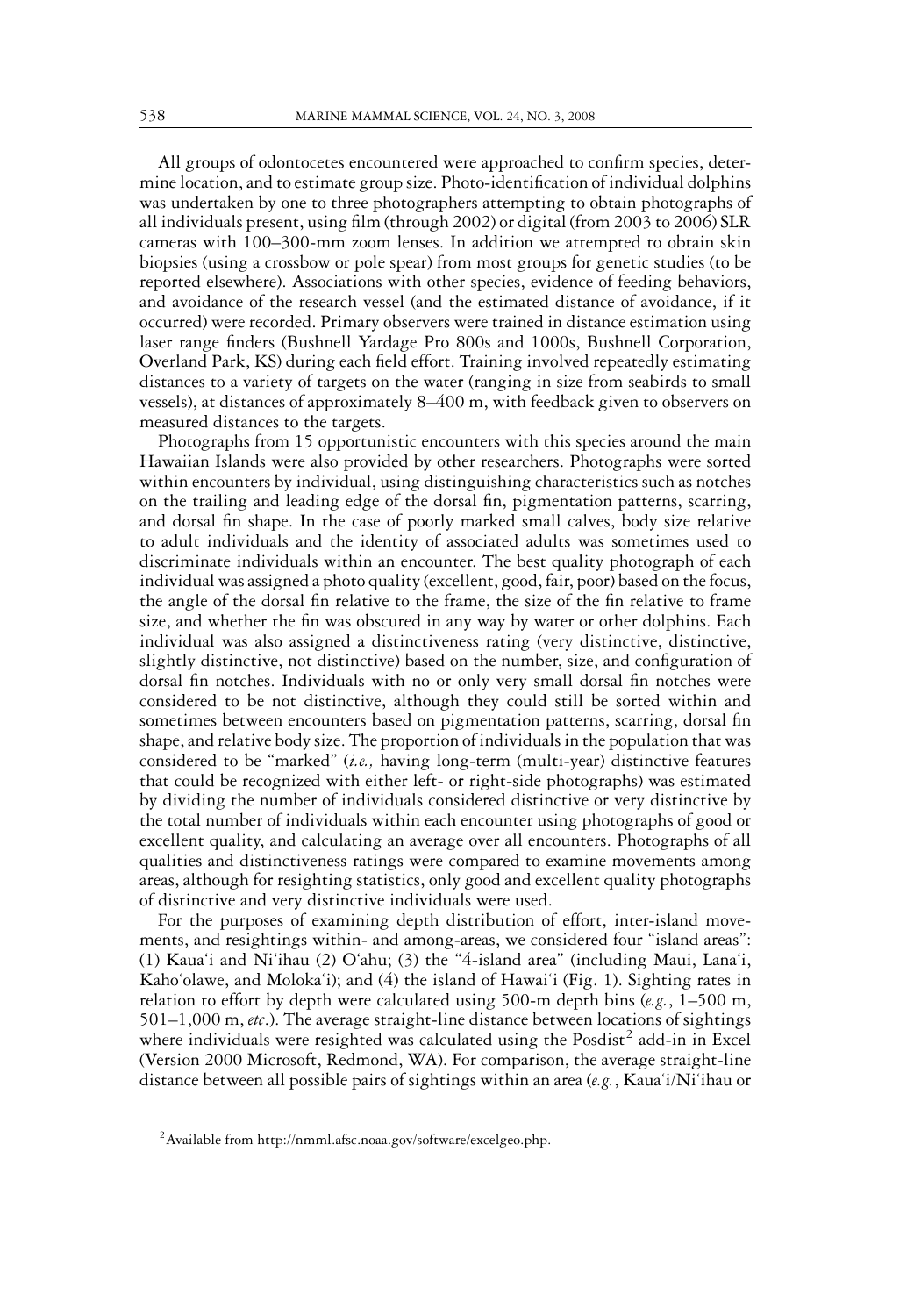

*Figure 1.* Top. Main Hawaiian islands showing 100 m, 1,000 m, and 2,000 m depth contours. Bottom. Survey tracklines and sighting locations of rough-toothed dolphins.

Hawai'i) were also calculated. For cases where two or more individuals were seen together in one sighting and resighted together at a later date, resighting distances were only calculated once. Statistical tests were undertaken with Minitab 13.2 (Minitab Inc., State College, Pennsylvania, PA).

To evaluate the significance of the between-area resighting rates, we used a simulation to estimate the probability of missing inter-island movements for different inter-island dispersal rates. In each year of the simulation (2000–2006), we randomly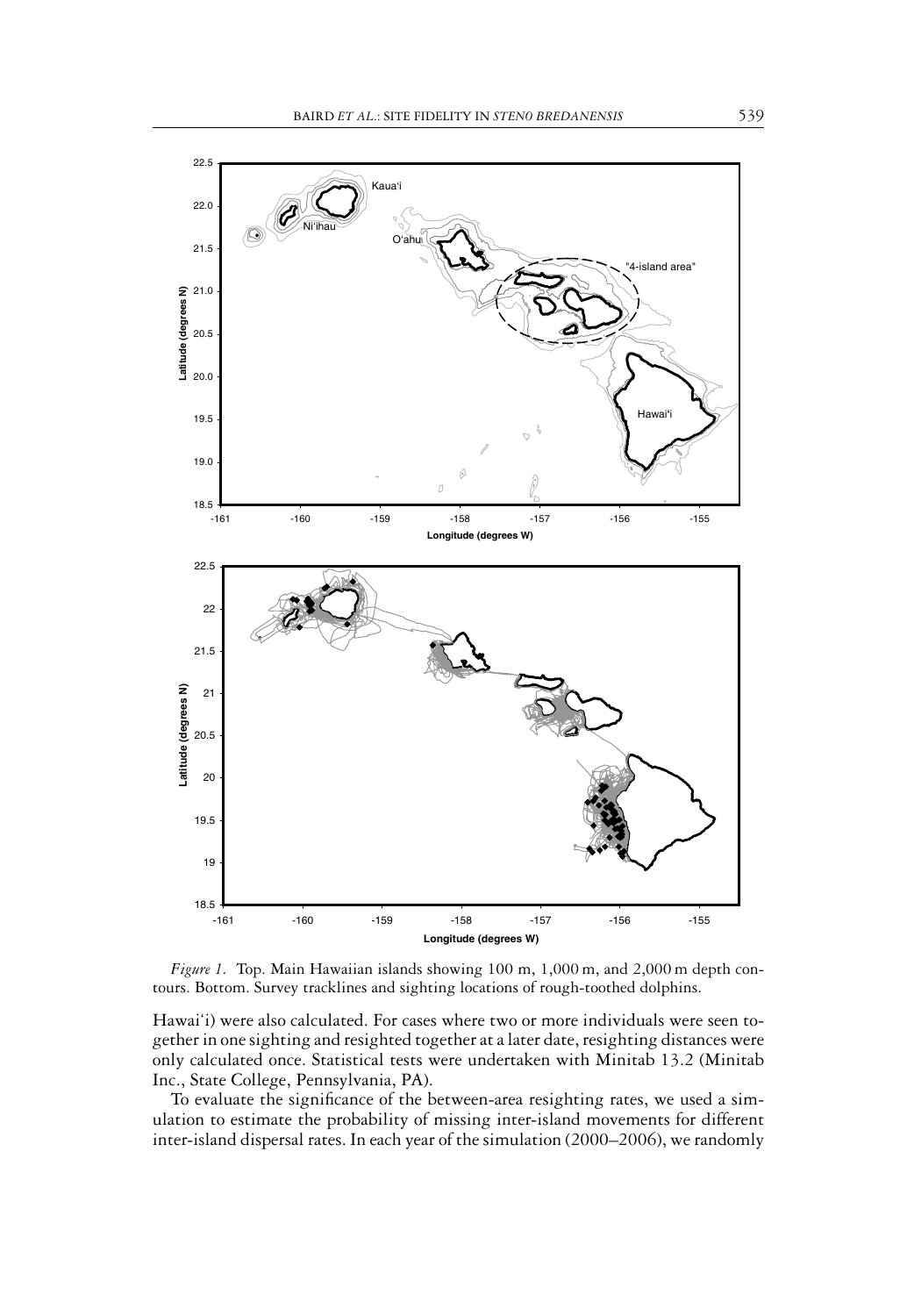sampled from each area the number of unique individuals (distinctive or very distinctive individuals with photo qualities of good or excellent) actually identified in that year. Following the sampling event, each individual had a probability *d* of dispersing from its current population. We kept track of the sighting histories of each simulated individual, noting in which area an animal was sighted for each sighting event.

The simulation required an estimate of the number of distinctive and very distinctive animals (hereafter"marked") for each area. We used the photo-identification data to generate crude capture-recapture estimates of the number of marked animals, using a Petersen estimator (Seber 1982). For Kaua'i/Ni'ihau we had photo-identification data primarily from 2003 and 2005, while for Hawai'i we pooled identifications from 2003/2004 as the first sample and from 2005/2006 as the second sample. The number of recaptures was the subset of individuals from the final year(s) that had been seen in the previous year(s). Because there is uncertainty around the estimates generated in this manner, we tested the sensitivity of our simulations to this parameter. The CVs of the estimates were used to generate upper and lower bounds on the estimates, using the 97.5th percentile and 2.5th percentile values, respectively. We simulated nine different potential inter-island dispersal rates, ranging from 0.2% to 5% per year, a spread that brackets levels of dispersal that should have demographic consequences. For each of the nine dispersal rates and three pairs of population estimates (2.5th percentile, best estimate, 97.5th percentile), we ran 500 replicate simulations and counted the number of replicates in which no inter-island resightings were observed. Estimates of population sizes (taking into account the proportion of marked individuals in the population and various biases that may influence population estimates) will be reported elsewhere.

Association levels were assessed with *Socprog* 2.33, using a simple ratio index of association (Cairns and Schwager 1987, Ginsberg and Young 1992), with values ranging from 0 (for individuals that are never seen together) to 1 (for individuals that are always seen together). Calculations of mean and maximum association indices, and tests for preferred/avoided associations (following Bejder *et al.* 1998) included only individuals seen on three or more occasions. Tests for preferred/avoided associations compared the real association indices against 20,000 randomly permuted variations. *P* values were determined based on the proportion of the 20,000 permutations that had higher SDs of the association indices than the SD of the real association indices, thus *P* values that were large ( $P > 0.95$ ) indicated a significant difference. The number of individuals linked by association off each island was assessed with Netdraw 2.043 (Analytic Technologies, Needham, MA).

### RESULTS

Surveys were undertaken on 369 vessel days, covering 38,434 km of trackline in 2,634 h of effort. Overall surveys were undertaken in 11 different months of the year, with surveys off each island area in two to five different years (Table 1). Surveys were generally restricted to areas within 40 km of shore, although there was some effort off the island of Hawai'i out to 70 km from shore. For all islands except for Kaua'i, Ni'ihau, and Lana'i, surveys were restricted to the leeward (west and southwest) sides of the islands (Fig. 1) due to favorable sea conditions. Depth

3Dalhousie University, Halifax, Nova Scotia, Canada. Available from myweb.dal.ca/∼hwhitehe/ social.htm.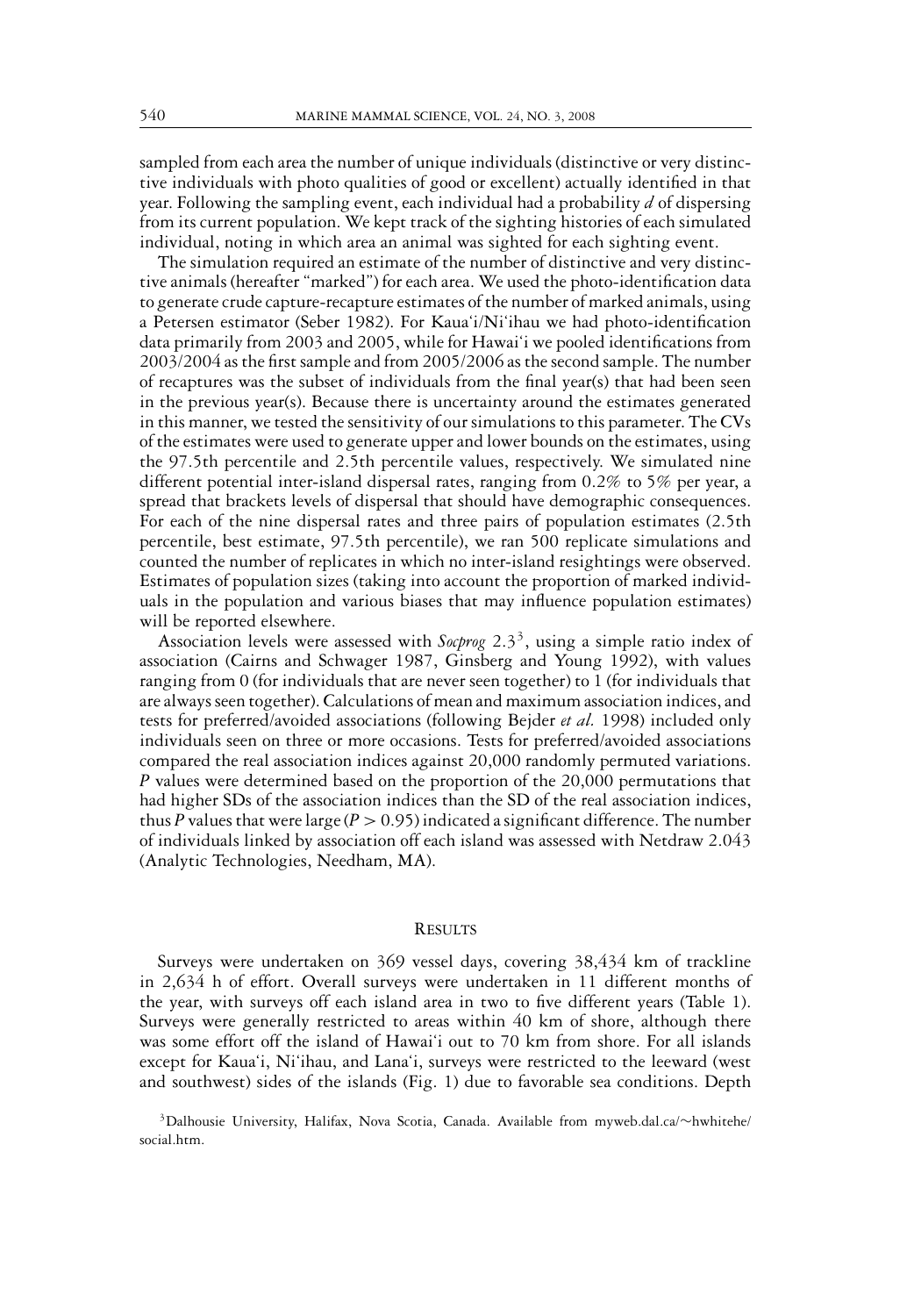| Island         |                         | # km on |            | $# h$ on |                         |
|----------------|-------------------------|---------|------------|----------|-------------------------|
| area           | Dates                   | effort  | # d effort | effort   | # sightings             |
| Hawai'i        | April 2002              | 1,162   | 10         | 77       | $\Omega$                |
|                | September/October 2002  | 1,682   | 21         | 157      | 1                       |
|                | May 2003                | 1,872   | 15         | 110      | 1                       |
|                | October 2003            | 2,496   | 24         | 173      | 4                       |
|                | September-December 2004 | 4,656   | 42         | 288      | 22                      |
|                | January/February 2005   | 2,089   | 17         | 124      | 3                       |
|                | March/April 2006        | 4,263   | 36         | 257      | 16                      |
|                | <b>July 2006</b>        | 1,296   | 12         | 84       | 5                       |
|                | November/December 2006  | 2,675   | 25         | 174      | $\overline{\mathbf{3}}$ |
|                | Subtotal                | 22,191  | 202        | 1,444    | 55                      |
| Kaua'i/Ni'ihau | May/June 2003           | 3,222   | 24         | 195      | 11                      |
|                | October/November 2005   | 2,194   | 24         | 145      | 5                       |
|                | Subtotal                | 5,416   | 48         | 340      | 16                      |
| 4-island area  | February-April 2000     | 1,600   | 23         | 158      | $\Omega$                |
|                | November/December 2000  | 2,032   | 21         | 150      | $\theta$                |
|                | January-March 2001      | 2,102   | 28         | 203      | $\Omega$                |
|                | April 2002              | 785     | 9          | 64       | $\mathbf{0}$            |
|                | May 2003                | 1,659   | 16         | 107      | $\Omega$                |
|                | Subtotal                | 8,178   | 97         | 682      | $\Omega$                |
| O'ahu;         | April/May 2002          | 860     | 9          | 57       | $\theta$                |
|                | May 2003                | 1,789   | 13         | 111      | 1                       |
|                | Subtotal                | 2,649   | 22         | 168      | 1                       |
| Total          |                         | 38,434  | 369        | 2,634    | 72                      |

*Table 1.* Search effort and rough-toothed dolphin sightings by island area.

of survey coverage varied greatly among the different island areas, with effort in shallowest water in the 4-island area and in deepest water off Hawai'i (Fig. 2). The overall size of the area surveyed (not including the major channels between the island areas) was approximately  $17,000 \text{ km}^2$ .

There were 851 sightings of odontocetes, 72 of which were rough-toothed dolphins (8.5%), the fifth most frequently encountered species (out of 16 species of odontocetes documented). Rough-toothed dolphins were encountered in 10 of the 11 mo with survey coverage (all except February for which there was only ∼18 h of search effort in depths >500 m), and were observed 55 times off the island of Hawai'i, once off O'ahu;, and 16 times off the islands of Kaua'i/Ni'ihau. Off the islands of Hawai'i and Kaua'i/Ni'ihau, they were the fourth and third most frequently encountered species, respectively (representing 9.5% of sightings off Hawai'i and 13.2% of sightings off Kaua'i/Ni'ihau). Despite substantial effort and 107 odontocete sightings in the 4-island area (Table 1), there were no sightings of rough-toothed dolphins there. Encounter duration ranged from approximately 1 min to 2 h and 52 min (median  $=$ 27 min).

Overall sightings of rough-toothed dolphins were more common in the deeper areas surveyed, although there was less effort in those areas (Fig. 3). Sighting rates of rough-toothed dolphins (measured as number of sightings per 100 h of effort) generally increased with depth (Fig. 4) and were particularly high in depths greater than 1,500 m. Distance from shore of sightings ranged from 3.29 km to 49.17 km (median  $= 12.58$  km). Median distance from shore for effort data was 6.51 km.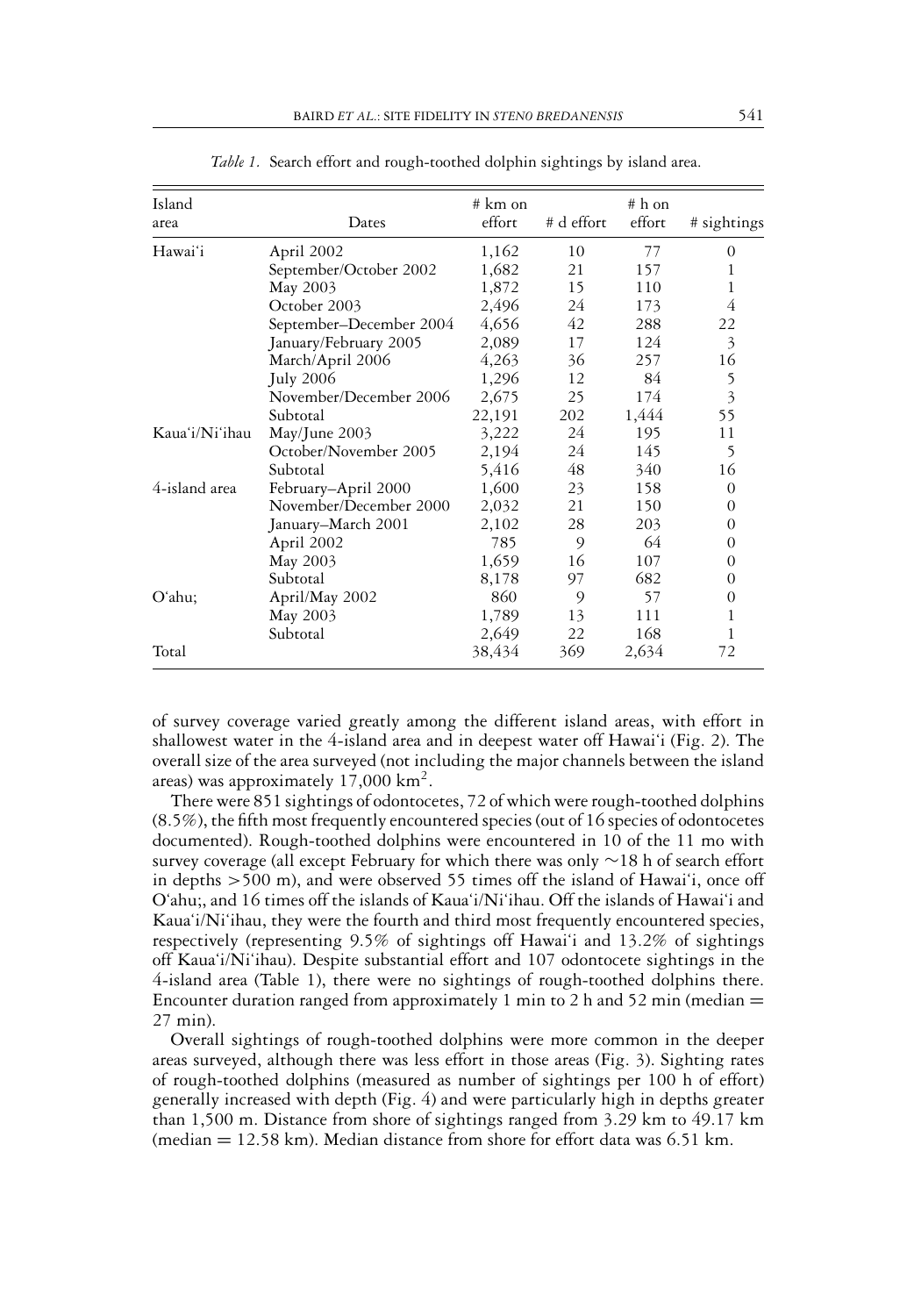

*Figure 2.* Box-plot showing depth distribution of effort around the different island areas. Middle line shows median value, upper and lower lines of box show 75th and 25th percentile, respectively. The ends of the upper and lower vertical lines indicate the minimum and maximum data values, unless outliers are present  $(*)$  in which case the vertical lines extend to a maximum of 1.5 times the inter-quartile range.

Associations with melon-headed whales (*Peponocephala electra)* were frequent (four encounters), particularly given that melon-headed whales were only encountered on 21 occasions during the study. Associations were also recorded with false killer whales, *Pseudorca crassidens* (one encounter out of 18 with false killer whales), and as with melon-headed whales both species were intermingled. They were also seen near short-finned pilot whales, *Globicephala macrorhynchus* (two encounters), common bottlenose dolphins (one encounter), Blainville's beaked whales, *Mesoplodon densirostris* (one encounter), and pantropical spotted dolphins, *Stenella attenuata* (two encounters), but the two species were not seen to interact. Associations were also recorded with six species of seabirds: great frigate birds, *Fregata minor* (four encounters), white-tailed tropicbirds, *Phaethon lepturus* (two encounters), brown boobies, *Sula leucogaster* (two encounters), dark-rumped petrel, *Pterodroma phaeopygia* (one encounter), sooty terns, *Onychoprion fuscata* (one encounter), and wedge-tailed shearwaters, *Puffinus pacificus* (three encounters), typically with these species feeding in association with roughtoothed dolphins. Feeding behaviors (actively chasing or circling fish, or holding prey in the mouth) were documented in 18 encounters, including individual dolphins chasing unidentified species of flying fish and needlefish, circling schools of small (*e.g.*, 5–15 cm long) fish, and holding squid parts in the mouth.

Group size estimates ranged from 2 to 90 individuals (median  $=$  7). The largest group based on the number of identified individuals within the group was 109. It is likely that some group size estimates were negatively biased, due to short encounter duration or unfavorable sea conditions. Larger groups were often made up of subgroups of 2–10 individuals separated from other subgroups by tens or even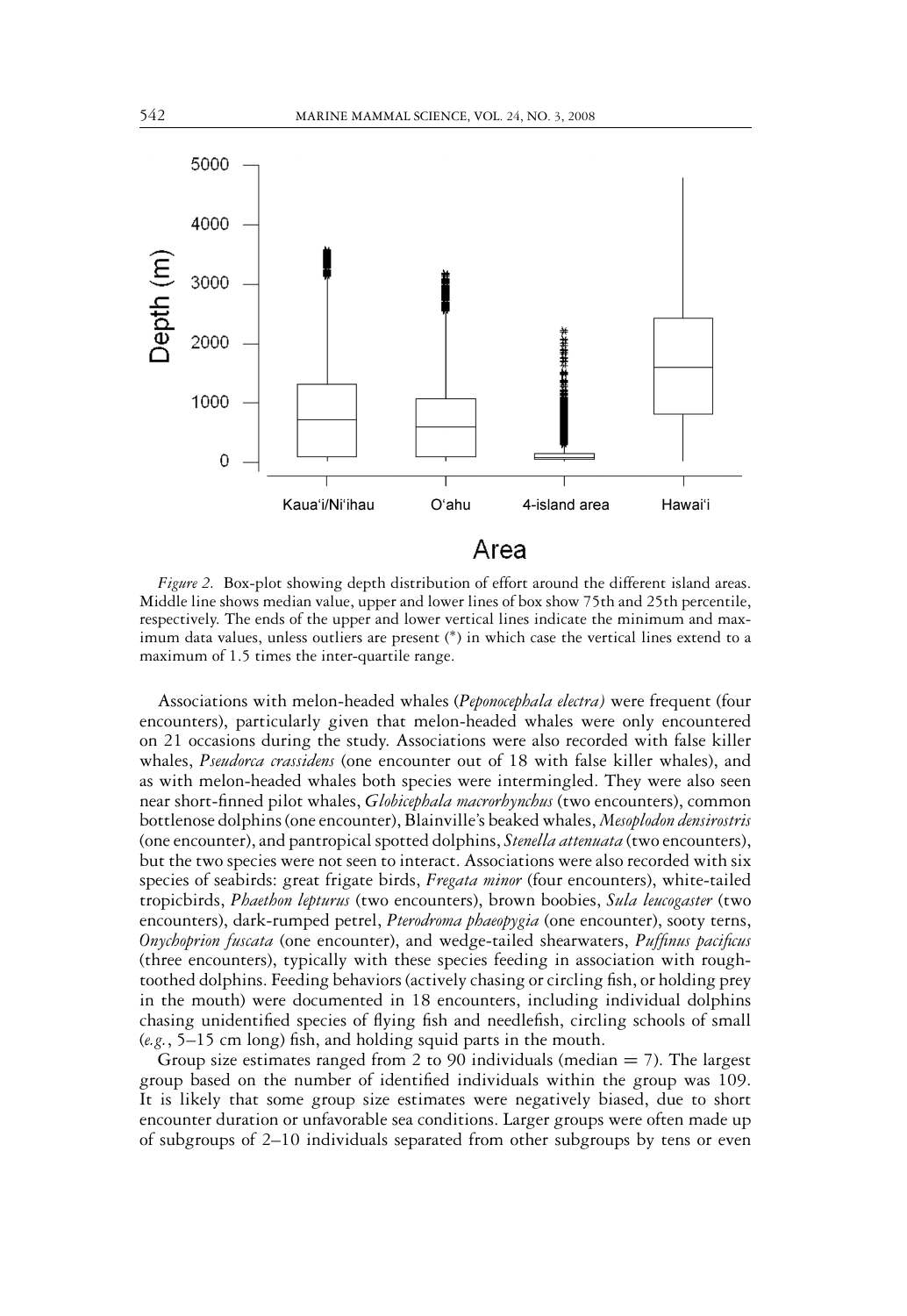

*Figure 3.* Box plot of depth distribution of rough-toothed dolphin sightings off Kaua'i/Ni'ihau and the island of Hawai'i in comparison to depth distribution of effort off those islands. Middle line shows median value, upper and lower lines of box show 75th and 25th percentile, respectively. The ends of the upper and lower vertical lines indicate the minimum and maximum data values, unless outliers are present (∗), in which case the vertical lines extend to a maximum of 1.5 times the inter-quartile range.

hundreds of meters, and longer encounter durations often resulted in the detection of one or more scattered subgroups. There was a significant positive relationship between encounter duration and group size (regression,  $P < 0.001$ ,  $r^2 = 0.52$ ). Group size for encounters  $<$ 1 h ranged from 1 to 35 (median = 6), while for encounters  $>$ 1 h group size ranged from 2 to 90 (median  $= 26.5$ ). Group sizes were significantly larger off Kaua'i/Ni'ihau (median = 11) than off Hawai'i (median = 6, Mann-Whitney *U* test,  $P = 0.0212$ ; Fig. 5); however, encounter durations were also significantly longer off Kaua'i/Ni'ihau (median =  $0.67$  h) than off Hawai'i (median =  $0.42$  h; Mann-Whitney *U* test,  $P = 0.0378$ . There were behavioral differences between rough-toothed dolphins off Kaua'i/Ni'ihau and those off the island of Hawai'i. When approached for the purposes of photo-identification or biopsy sampling, avoidance of the research vessel was recorded half as frequently off Kaua'i/Ni'ihau (3 of 16 encounters, 18.75%) as off Hawai'i (21 of 55 encounters, 38.2%). The estimated distance between the research vessel and the dolphins when avoidance was noted was significantly lower (Mann-Whitney *U* test,  $P = 0.0362$ ) off Kaua'i/Ni'ihau (range 5–10 m, median  $= 10$  m) than off Hawai'i (range 10–80 m, median  $= 20$  m). While it was not quantified, bowriding on the research boat occurred more frequently and for longer durations off Kaua'i/Ni'ihau than off Hawai'i. Biopsy samples were collected in 75% (12 of 16) of the encounters off Kaua'i/Ni'ihau, but in only 30.9% (17 of 55) of the encounters off Hawai'i, thus greater avoidance off of Hawai'i was not likely due to reactions from biopsy sampling. Dolphin associations with commercial or sports fishing vessels or fish aggregating devices were recorded on three occasions off the island of Hawai'i.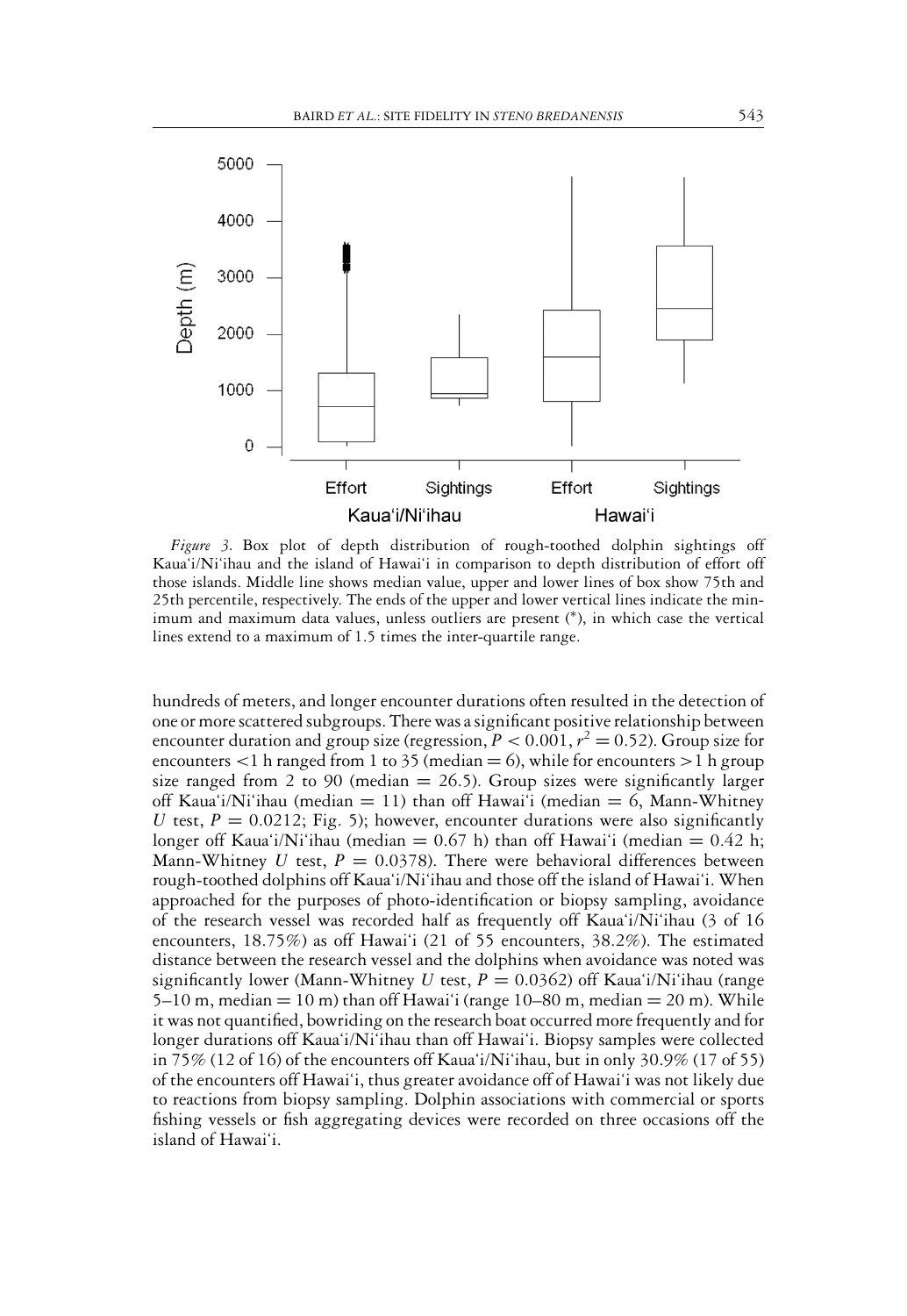

*Figure 4.* Sightings per unit effort (# sightings/100 h) of rough-toothed dolphins for various depth ranges (depths shown in 500 m bins) including all areas.

Photographs were obtained from 65 of the 72 encounters. Photographs of distinctive and very distinctive individuals of good or excellent photo quality were available from 60 of these encounters. Additional identification photographs were available from 15 opportunistic encounters by other researchers, although distinctive and very distinctive individuals with good or excellent photo qualities were available only from 10 of these. From all encounters combined there were 792 identifications of rough-toothed dolphins, not discounting individuals seen on multiple occasions or individuals that were poorly marked or with poor photo quality. Excluding individual identifications where photo quality was poor or fair resulted in 508 identifications. Of these, 440 were considered to be distinctive or very distinctive. The number of identifications per group (distinctive or very distinctive with photo quality of good or excellent) ranged from 1 to 91 (median  $=$  3). Distinctiveness rating increased with the number of dorsal fin notches per individual: not distinctive, range  $0-1$ , median = 0; slightly distinctive, range  $1-7$ , median = 2; distinctive, range  $2-14$ , median  $=$  7; very distinctive, range 2–17, median  $=$  9. Those considered distinctive or very distinctive were thought to have enough long-term recognizable markings to be reidentified both within- and among-years with any photo quality greater than poor or fair. The rate of mark change and mark acquisition was assessed by summing all the intervals between resightings for individuals seen on more than one occasion, and examining all resightings of individuals for new notches or changes in notch shape. Of the 70 individuals that were seen more than once, 17 were documented with a total of 30 mark changes and/or new marks (2 changes in notch shape, 26 new notches, and two losing notches). The sum of time intervals between resightings of all 70 individuals was 26,497 d (approximately 72.5 yr), thus changes in marks (new notches, changes in notch shape, or loss of notches) were estimated to occur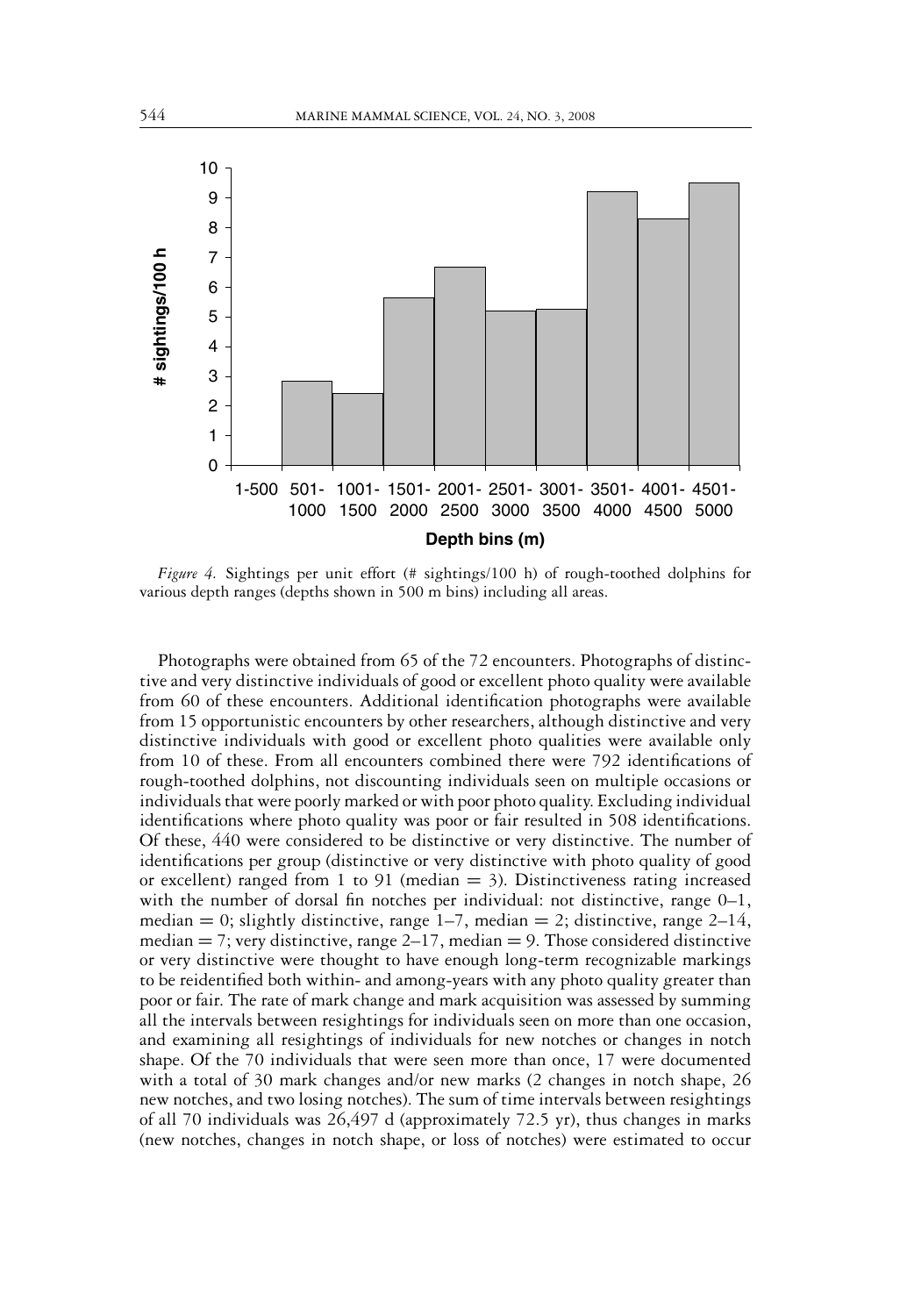

## Area

*Figure 5.* Box plot of distribution of group sizes of rough-toothed dolphins off Kaua'i/ Ni'ihau and the island of Hawai'i. Middle line shows median value, upper and lower lines of box show 75th and 25th percentile, respectively. The ends of the upper and lower vertical lines indicate the minimum and maximum data values, unless outliers are present (∗), in which case the vertical lines extend to a maximum of 1.5 times the inter-quartile range.

at the rate of approximately one change every 2.42 yr (72.5 yr divided by 30 mark changes/new marks).

The percentage of dolphins within each group that were distinctive or very distinctive ranged from 33 to 100% (median  $= 100\%$ ). Of the distinctive and very distinctive individuals, 209 were documented off Kaua'i/Ni'ihau, 6 off O'ahu;, and 124 off the island of Hawai'i (Table 2). The percentage of distinctive and very distinctive individuals within groups seen on more than one occasion ranged from 0 to 100% (median  $= 67\%$ ). The percentage of individuals within groups seen on more than one occasion was significantly greater off Hawai'i (median  $= 75\%$ ) than off Kaua'i/Ni'ihau (median =  $8\%$ , Mann-Whitney *U* test *P* = 0.0013). There were both within-year and between-year resightings for animals off Kaua'i/Ni'ihau (5 between- and 11 within-year resightings of 16 individuals) and for animals off Hawai'i (43 between-year and 42 within-year resightings of 52 individuals). Time intervals between resightings ranged from 1 to 896 d (2.45 yr) off Kaua'i/Ni'ihau (median = 10 d, *n* = 16), and from 1 to 920 d (2.52 yr) off Hawai'i (median = 111 d, 0.3 yr,  $n = 85$ ). Time intervals from when an individual was first seen to when it was last seen ranged from 1 to 1,011 d (median = 435 d, *n* = 52) off Hawai'i. Two individuals were found to move from Kaua'i to Hawai'i after an interval of 309 d, with a straight-line distance of 480 km between sighting locations. There was no significant relationship between the time interval and distance between resightings off Hawai'i (regression,  $P = 0.73$ ,  $r^2 = 0.0027$ ) or off Kaua'i/Ni'ihau (regression,  $P = 0.74$ ,  $r^2 = 0.03$ ). Distance between all possible pairs of sightings ranged from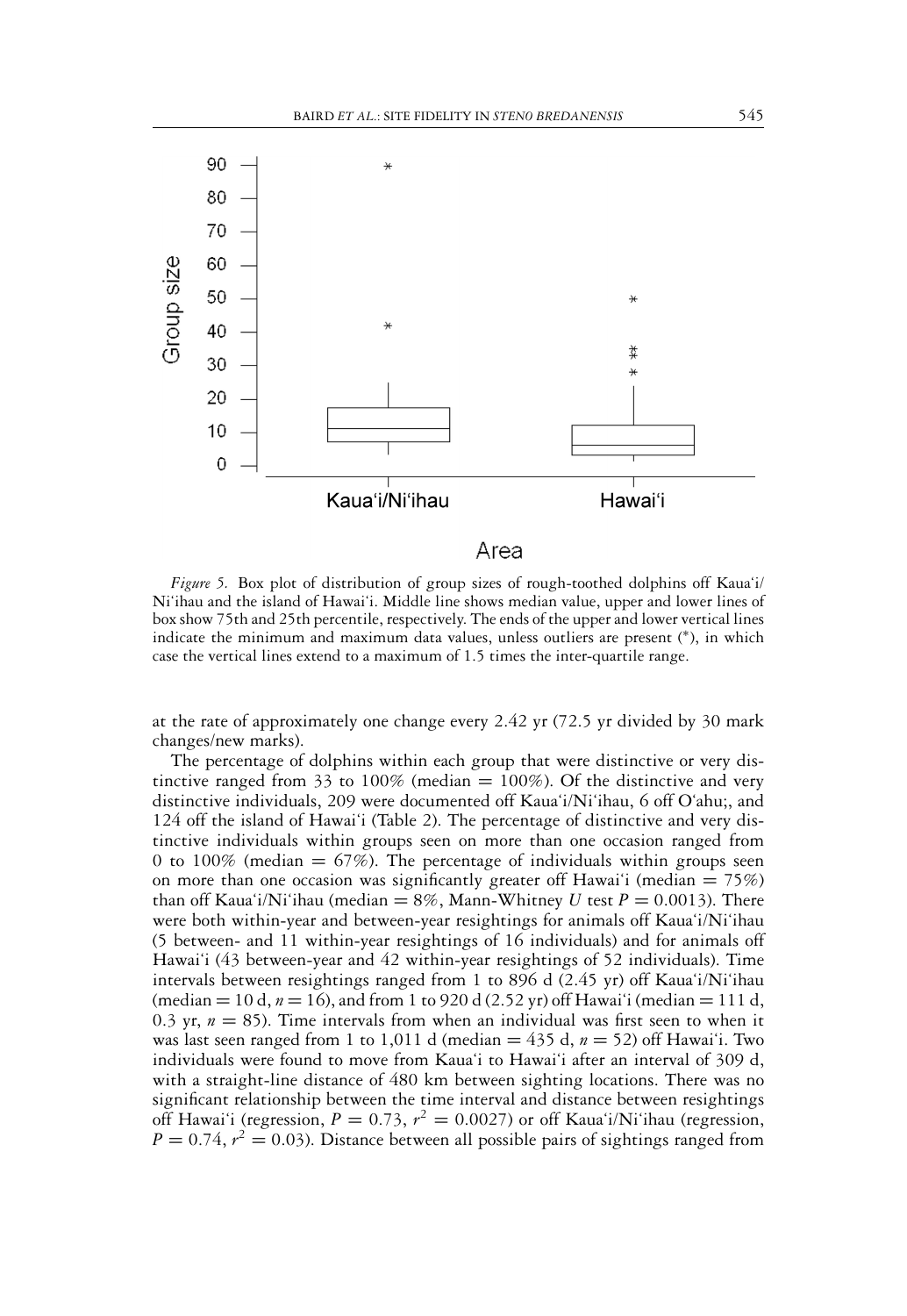|                             | # $IDs$    | # individuals<br><i>(excluding</i> )<br>of marked within-area seen more within year | # $(\% )$               | # within-<br>area | area among<br>year | # within- # individuals<br>seen<br>at other |
|-----------------------------|------------|-------------------------------------------------------------------------------------|-------------------------|-------------------|--------------------|---------------------------------------------|
| Island area                 |            | individuals resightings) than once resightings resightings                          |                         |                   |                    | islands                                     |
| Kaua'i/Ni'ihau<br>$O'$ ahu; | 225<br>6   | 209<br>6                                                                            | $18(8.6\%)$             | 11<br>N/A         | $\theta$           | $\Omega$                                    |
| Hawai'i<br>Overall          | 209<br>440 | 124<br>337                                                                          | 54 (43.5%)<br>70(20.8%) | 42<br>53          | 43<br>48           | 2<br>$\overline{2}$                         |

*Table 2.* Rough-toothed dolphin photo-identification results by area.

Only distinctive and very distinctive individuals with photo qualities of good or excellent are considered.

1.7 to 91.6 km (median = 27.7 km, *n* = 120) off Kaua'i/Ni'ihau, and from 0.3 to 96.9 km (median  $= 29.4$  km,  $n = 1,711$ ) off Hawai'i. Distances between resightings of individuals off Kaua'i/Ni'ihau (median =  $31.8$  km, range  $3.94-56.02$  km,  $n =$ 8) and off Hawai'i (median = 23.0 km, range = 3.01–59.43, *n* = 41), were not statistically different (Mann-Whitney *U* test,  $P = 0.5792$ ).

The mean association index for those individuals seen on three or more occasions ( $n = 21$ ) was  $0.08$  (SD = 0.04), and the mean of the maximum association indices for these individuals was  $0.58$  (SD = 0.31). Tests for preferred/avoided associations were significant ( $P = 0.9936$ ). Analyses of associations indicated that 97 of the 124 individuals (78.2%) documented off the island of Hawai'i were linked by association in a single social network (not shown). Off Kaua'i/Ni'ihau, 162 of 209 individuals (77.5%) were linked by association in a single social network. The two individuals documented off both Kaua'i/Ni'ihau and the island of Hawai'i were members of the large social network documented off Kaua'i/Ni'ihau, but were not recorded associating with any other individuals off the island of Hawai'i.

Petersen mark-recapture estimates (for the number of "marked" individuals in the population) for Hawai'i were 198 ( $CV = 0.12$ ) for a comparison of 2003/2004 *vs.* 2005/2006 identifications, and for Kaua'i/Ni'ihau were 1,665 (CV =  $0.33$ ) for the 2003/2005 comparison. The 2.5th and 97.5th percentiles calculated from these estimates were 156 and 250 for Hawai'i, respectively, and 855 and 3,241 for Kaua'i/Ni'ihau, respectively. A simulation to determine the probability of failing to detect more than two movements between Kaua'i/Ni'ihau and Hawai'i, given the sampling in each area and using multiple population estimates, indicated that sampling was consistent with, at most, a 2%/yr dispersal rate between the two areas (Table 3).

### **DISCUSSION**

While they are widely distributed throughout tropical and warm-temperate waters worldwide, little is known about rough-toothed dolphins anywhere in their range. Rough-toothed dolphins were found in deep-water areas throughout the main Hawaiian Islands and were found at higher rates in the deepest portions of the study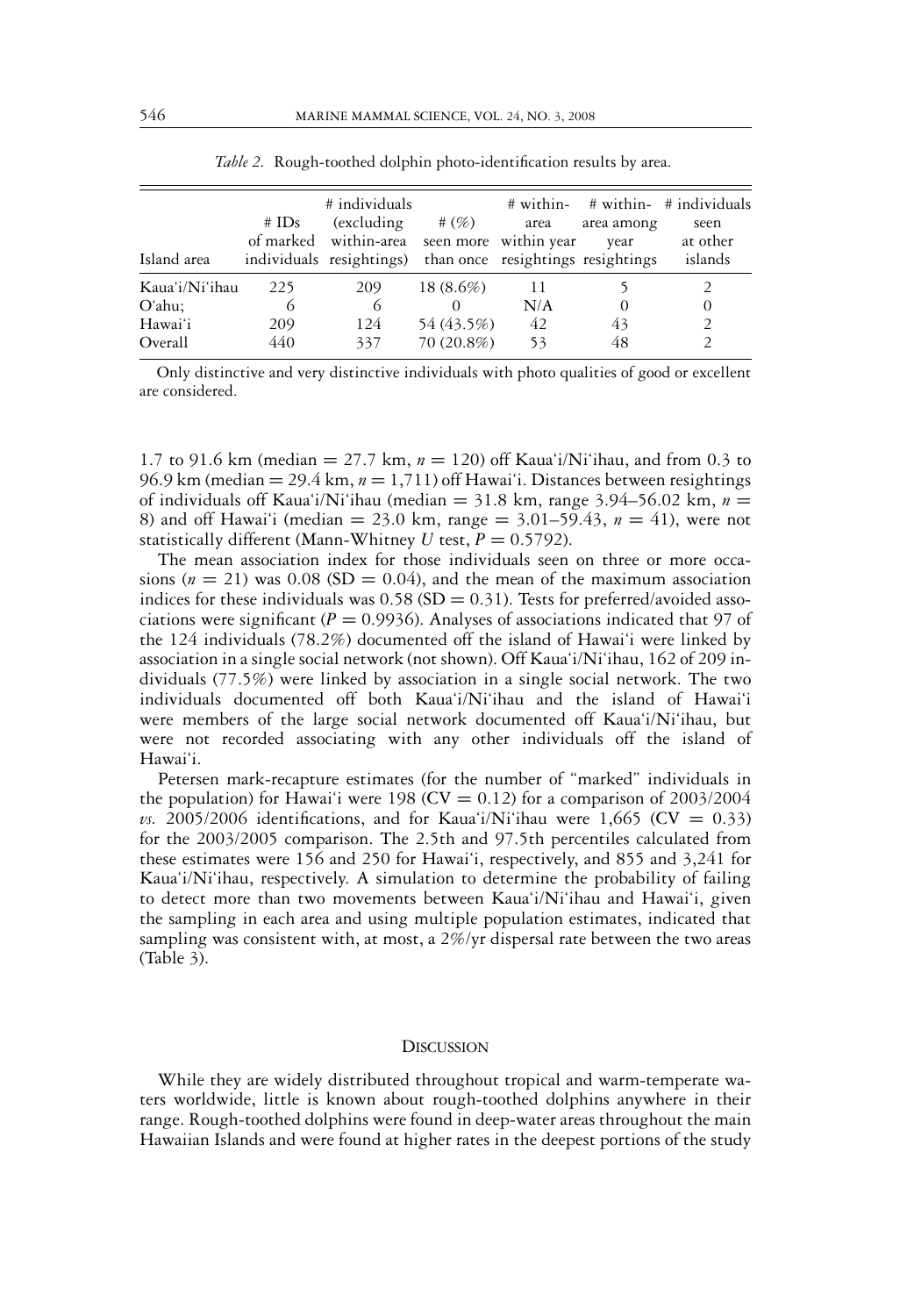| <i>Table 3.</i> Estimated probability of failing to detect more than two movements between    |
|-----------------------------------------------------------------------------------------------|
| Kaua'i/Ni'ihau and Hawai'i, as a function of annual dispersal rate and the estimated number   |
| of marked animals in each population, using three different pairs of population estimates for |
| each area (best estimate as well as the upper and lower 97.5% confidence intervals on the     |
| estimate).                                                                                    |

|                             | Estimates of number of marked animals |                                |                                 |  |  |
|-----------------------------|---------------------------------------|--------------------------------|---------------------------------|--|--|
| Dispersal<br>rate $(\%/yr)$ | <b>Best</b><br>estimates              | 2.5 th percentile<br>estimates | 97.5 th percentile<br>estimates |  |  |
| 0.2                         | 0.996                                 | 0.986                          | 1.0                             |  |  |
| 0.4                         | 0.924                                 | 0.90                           | 0.968                           |  |  |
| 0.6                         | 0.752                                 | 0.616                          | 0.83                            |  |  |
| 0.8                         | 0.47                                  | 0.304                          | 0.616                           |  |  |
| 1.0                         | 0.228                                 | 0.106                          | 0.364                           |  |  |
| 2.0                         | 0.038                                 | 0.008                          | 0.16                            |  |  |
| 3.0                         | 0.002                                 | < 0.001                        | 0.032                           |  |  |
| 4.0                         | < 0.001                               | < 0.001                        | 0.004                           |  |  |
| 5.0                         | < 0.001                               | < 0.001                        | < 0.001                         |  |  |

area (Fig. 4), similar to reports from elsewhere in the Pacific (*e.g.*, Gannier and West 2005), and in contrast to some reports from the Atlantic (*e.g.,* Kuczaj and Yeater 2007). Due to weather and vessel limitations, surveys were generally restricted to relatively nearshore areas (within approximately 40 km of shore), and thus the offshore limits of the island-associated population have not been determined. In our study, rough-toothed dolphins were found primarily in two separate parts of the study area, off Kaua'i/Ni'ihau in the northwest and off the island of Hawai'i in the southeast, but we had little effort in the deep-water channels between the islands (Fig. 1). And while there were no sightings in the 4-island area and only one sighting off O'ahu;, most of the effort off those islands was in relatively shallow areas (Fig. 2) where rough-toothed dolphins are unlikely to be found.

We were able to photo-identify distinctive individuals in three areas, 124 off the island of Hawai'i, 6 off O'ahu;, and 209 off Kaua'i/Ni'ihau. Two of the individuals documented off Kaua'i/Ni'ihau were also documented off Hawai'i, resulting in a total of 337 distinctive individuals cataloged. These two individuals were not documented associating with rough-toothed dolphins off the island of Hawai'i, thus it is not known if such movements represent immigration into that subpopulation, or reflect temporary movement of individuals. Given our sampling off the different islands, the movement of two individuals is consistent with an annual dispersal rate of up to 2%, but not greater (Table 3).

Despite their preference for deep waters  $(>1,500 \text{ m})$ , resighting rates were high off the island of Hawai'i, with 75% of the distinctive and very distinctive individuals within groups being seen on two or more occasions, suggesting both high site fidelity and a relatively small population size. More individuals were identified off Kaua'i/Ni'ihau than off Hawai'i, although in less than a third the number of encounters, due to larger group sizes. The lower resighting rates off Kaua'i/Ni'ihau are likely due, in part, to the relatively small number of encounters from only two field efforts (Table 1), as well as greater abundance off those islands. In Barlow's (2006) survey of the entire Hawaiian EEZ, rough-toothed dolphin density was approximately 2.5 times higher in the "Main Island Stratum" (within 140 km of the main islands)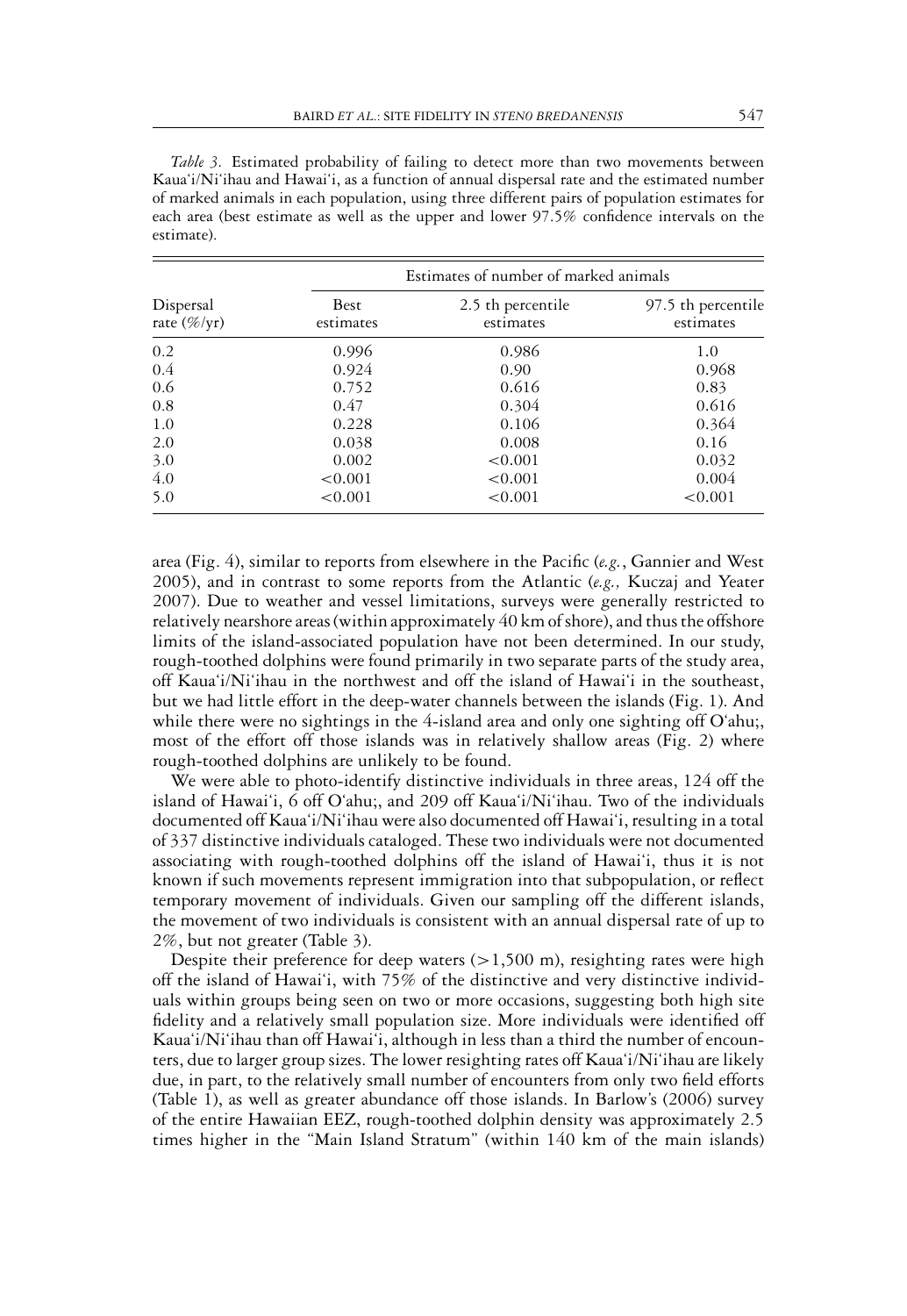compared to the "Outer EEZ Stratum," possibly reflecting these island-associated populations.

Evidence of high site fidelity was not expected for rough-toothed dolphins, given their deep-water distribution around the main Hawaiian islands. While central tropical Pacific waters are generally oligotrophic, there is increased productivity around the Hawaiian Islands for a variety of reasons, including upwelling due to the "island mass effect," input of nutrients from freshwater runoff, and wind stress curl induced upwelling (Doty and Oguri 1956, Gilmartin and Revelante 1974). In addition, cyclonic eddies that form in the lee of the island of Hawai'i cause upwelling and substantially increased productivity (Seki *et al.* 2001, 2002, Bidigare *et al.* 2003). It is likely that such increased productivity and thus increased spatial and temporal predictability of prey have led to the high site fidelity documented off the island of Hawai'i. Upwelling due to the island mass effect and wind stress curl should be lower off Kaua'i and Ni'ihau, and cyclonic eddies tend not to form off those islands. The effects of cyclonic eddies that occur in the lee of the island of Hawai'i often extend tens to hundreds of kilometers offshore (Seki *et al.* 2001, 2002, Bidigare *et al.* 2003), which may also explain the deeper water distribution found off that island in comparison to Kaua'i/Ni'ihau (Fig. 3).

Mayr and Ritter (2005) have noted that individual rough-toothed dolphins may be "resident" off the Canary Islands, also based on resightings of photo-identified individuals. Like Hawai'i, productivity is greater around the Canary Islands, due to a variety of oceanographic processes (Aristegui *et al.* 1997, Ritter 2001), possibly encouraging high site fidelity. High site fidelity has been previously documented for several other deep-water cetaceans, the northern bottlenose whale (*Hyperoodon ampullatus)* inhabiting deep-water canyons off the east coast of Canada (Hooker *et al.* 2002, Wimmer and Whitehead 2005), both Cuvier's (*Ziphius cavirostris*) and Blainville's (*Mesoplodon densirostris*) beaked whales off the island of Hawai'i (McSweeney *et al.* 2007), and both spinner dolphins (Norris *et al.* 1994, Marten and Psarakos 1999) and false killer whales (*Pseudorca crassidens*) around the Hawaiian Islands (Baird *et al.* 2008). All three species of beaked whales are deep divers, typically feeding at depths of greater than 1,000 m (Hooker and Baird 1999, Baird *et al.* 2006*b*). Spinner dolphins feed on mesopelagic fish and squid that become available to the dolphins at night due to a combination of vertical and horizontal (toward shore) diel migrations (Benoit-Bird and Au 2003). False killer whales around Hawai'i appear to feed primarily on large pelagic fish (Baird *et al.* 2008) that typically are found near the surface. Little is known of the diving behavior of rough-toothed dolphins, though dive data from two animals tagged and released after stranding and rehabilitation in the Atlantic suggest they remain primarily in near-surface waters (Wells and Gannon 2005). Based on observations of predation and stomach contents (Miyazaki and Perrin 1994, Pitman and Stinchcomb 2002), as well as our observations of regular feeding on near-surface prey (flying fish, needlefish, and unidentified small schooling fish), there is little evidence of predation on deep-water species.

While we produced mark-recapture estimates of the number of "marked" individuals (*i.e.*, not corrected to take into account the proportion of marked *vs.* unmarked individuals) off both areas, they should be viewed with caution for several reasons. While the low rate of inter-island resightings implies some degree of population structure, the biases in survey coverage suggest that we have not covered the entire range of the population(s). In addition, we have not taken into account a variety of sources of heterogeneity of capture probabilities that could bias estimates. In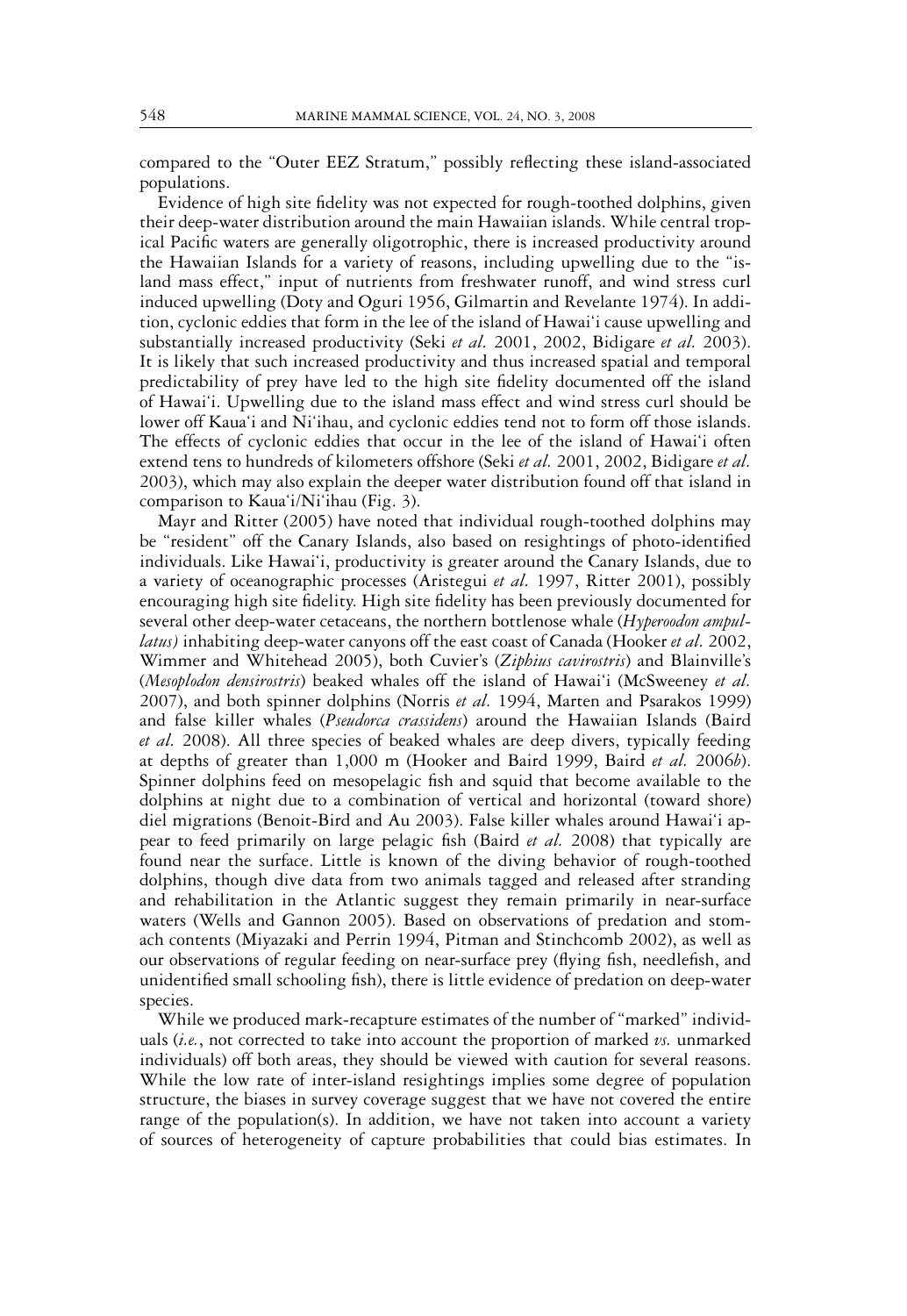particular, the estimate for Kaua'i/Ni'ihau is likely positively biased, as it is over a 2.5-yr period, and thus likely violates the assumption of population closure. Mark acquisition/mark change is relatively low (an average of one change every 2.4 yr), and individuals have large numbers of marks, thus the likelihood of missing matches due to mark change is relatively small. We present these estimates purely to indicate that the population is likely relatively small off the island of Hawai'i (apparently in the low hundreds of individuals) and likely much higher off Kaua'i/Ni'ihau (in the low thousands of individuals). Despite the uncertainty associated with these estimates, combined they are considerably larger than the estimate (123 individuals,  $CV = 0.63$ ) available from aerial surveys covering a 72,000 km<sup>2</sup> area around the main Hawaiian Islands (Mobley *et al.* 2000). A larger population estimate off Kaua'i and Ni'ihau seems counter-intuitive if productivity (and presumably thus prey availability) is lower there. However, the lower resighting rates may reflect greater movements of individuals if home ranges must be larger to account for the reduction in predictability of resources. While straight-line distances between resighting locations of individuals off Kaua'i/Ni'ihau (median  $=$  31.8 km) were not statistically greater than straight-line distances between resighting locations off Hawai'i (median  $= 23.4$  km), the sample size for resightings off Kaua'i/Ni'ihau was small  $(n = 8)$ , thus the power of the test was relatively low. In addition, due to the geographic distribution of sightings around the islands, such straight-line distances underestimate the true distances of sighting locations off Kaua'i/Ni'ihau, but not off Hawai'i (Fig. 1). The situation off Kaua'i and Ni'ihau seems similar to that found with bottlenose dolphins off Cocos Island, Costa Rica, where large numbers of individuals were documented with very few resightings (Acevedo-Gutierrez 1999), presumably reflecting that the island is only one stop-over in a larger range for that population. From an oceanographic standpoint, there is little in the way of islandinduced phenomena (*e.g.,* wakes, eddies) caused by Cocos Island that would result in enhanced local production.<sup>4</sup> In addition, the island sits within a highly productive region in the eastern tropical Pacific (*e.g.,* Palacios *et al.* 2006). Thus, there is likely little benefit associated with fidelity to the island for dolphin populations there.

Approximately 38% of the groups of rough-toothed dolphins around the island of Hawai'i exhibited avoidance of our research vessel, at an estimated median distance of 20 m, while such avoidance behavior was much less frequent off Kaua'i and Ni'ihau (18.7%) and occurred at a closer distance (median  $= 10$  m). More biopsy sampling was undertaken off Kaua'i and Ni'ihau than off the island of Hawai'i, thus avoidance of the research vessel due to reactions to biopsy sampling is unlikely to explain this difference. Ritter (2002) reported no such avoidance of rough-toothed dolphins around the Canary Islands. We suspect such avoidance may be a response to occasional shooting of this species in the area; they are known to steal bait and hooked fish, and shooting has been reported as a method of deterrence, albeit illegal, in Hawai'i (Kuljis 1983). Furthermore, fishing effort is lower off Kaua'i and Ni'ihau (Hawai'i Department of Land and Natural Resources, unpublished data), and fisheries interactions are thought to be much less frequent there (Kuljis 1983), thus it is less likely that individuals in that area may be shot at. There were several differences

<sup>&</sup>lt;sup>4</sup>Personal communication from D. M. Palacios, Environmental Research Division, NOAA Fisheries, 1352 Lighthouse Avenue, Pacific Grove, CA 93950, 6 March 2006.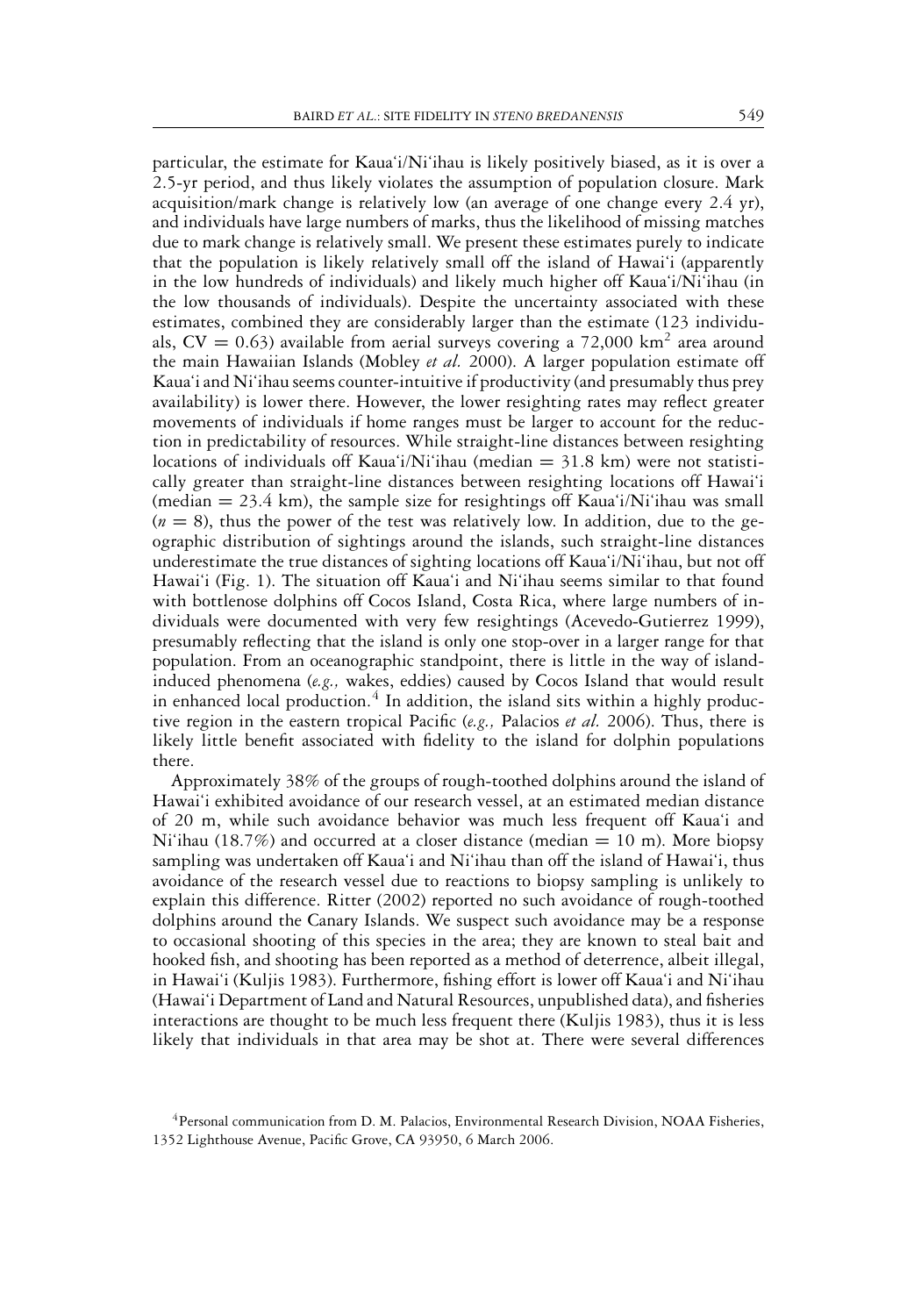in habitat use/group structure between the two areas where rough-toothed dolphins were regularly found (Hawai'i and Kaua'i/Ni'ihau) which support the supposition of population structure. Off Kaua'i/Ni'ihau, rough-toothed dolphins were found in significantly larger groups, and despite differences in the depth distribution of survey effort between these two areas, they were found in much shallower water off Kaua'i/Ni'ihau than off the island of Hawai'i (Fig. 3). Similarly, differences in their reactions to vessels suggest that movements of individuals between these island areas may be infrequent.

Evidence of population structure within the Hawaiian Islands has also been suggested for bottlenose dolphins and spinner dolphins, based both on genetic analyses (Andrews *et al.* 2006, Martien and Baird 2006), and in the case of bottlenose dolphins a lack of movements of photo-identified individuals among islands (Baird *et al.* 2006*a*). Both species around the main Hawaiian Islands inhabit much shallower water than rough-toothed dolphins do, however. Stranded rough-toothed dolphins that have been rehabilitated, then radio-tagged and released in the Gulf of Mexico and the western Atlantic, have traveled distances ranging from several hundred kilometers, with relatively localized movements over a period of 5 mo (Wells *et al.* 1999), to more than 1,500 km (Wells and Gannon 2005), thus the distance between the two clusters of sightings in our study are well within the range of individual dolphins. Clearly, more survey effort in the deep-water areas between Kaua'i/Ni'ihau and the island of Hawai'i is needed, as well as survey coverage off the windward sides of islands and in areas further offshore, to better understand population structure for this species in the Hawaiian Islands. However, such evidence implies that impacts from localized fisheries interactions may have a greater effect on the population of rough-toothed dolphins off the island of Hawai'i than if individuals were moving regularly among islands. NOAA Fisheries, the agency responsible for the management of rough-toothed dolphins in U.S. waters, currently considers there to be a single stock of rough-toothed dolphins within the Hawaiian EEZ (Carretta *et al.* 2006). Our evidence of site fidelity and potential population structure within the main Hawaiian Islands suggests that there is likely more than one stock within the Hawaiian EEZ.

### **ACKNOWLEDGMENTS**

A number of individuals assisted in the field, including La'Ren Antoine, Chris Bane, Mark Deakos, Annie Douglas, Megan Ferguson, Annie Gorgone, Alice Mackay, Michael Richlen, and Brenda Zaun. Additional identifications were provided by Mark Deakos (off Kaua'i), Chuck Babbitt (off O'ahu;) and Jay Barlow (off O'ahu; and Hawai'i). We thank Jeremy Davies for processing effort and sighting data for depth analyses, Reginald Kokubon of the Hawai'i Department of Land and Natural Resources for providing information on fishing effort off different islands, and Karen Martien for simulation analyses to estimate annual dispersal rates. Funding for this research was primarily from the Southwest Fisheries Science Center of NOAA Fisheries, the U.S. Navy (via the SWFSC), and the Wild Whale Research Foundation. We would like to thank Jay Barlow for his support in the long-term funding of this research. Additional support from the Pacific Islands Fisheries Science Center, the M.R. and Evelyn Hudson Foundation, Dolphin Quest, Holo Holo Charters, and the Marine Mammal Commission was also critical to the success of the research. Research was undertaken under NMFS Scientific Research Permits 731 (issued to RWB) and 774 (issued to SWFSC). We thank Jay Barlow, Annie Douglas, Tom Jefferson, Fabian Ritter, Gretchen Steiger, Randy Wells, and Kristi West for reviews of various drafts of the manuscript.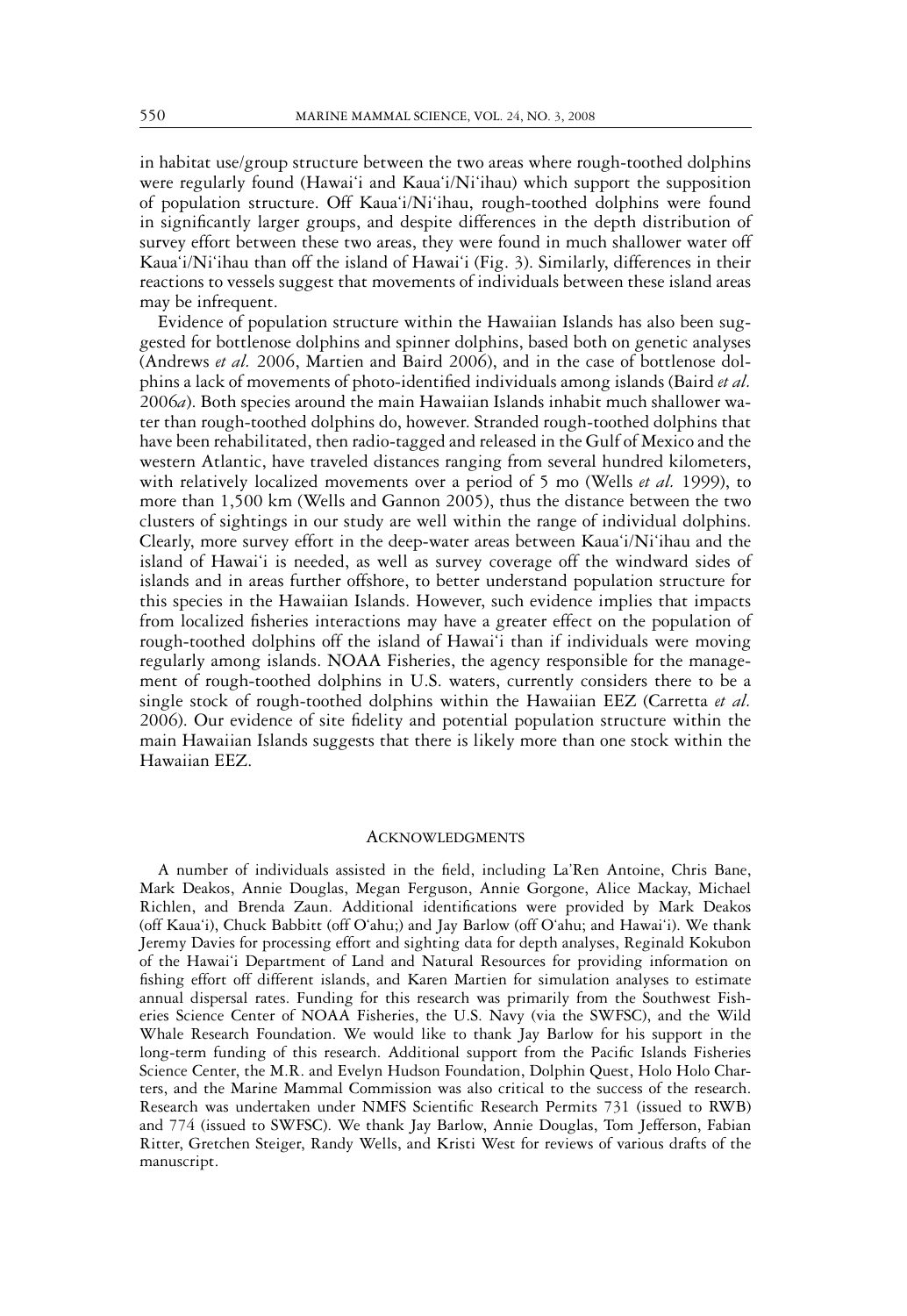#### LITERATURE CITED

- ACEVEDO-GUTIERREZ, A. 1999. Aerial behavior is not a social facilitator in bottlenose dolphins hunting in small groups. Journal of Mammalogy 80:768–776.
- ANDREWS, K. R., L. KARCZMARSKI, W. W. L. AU, S. H. RICKARDS, C. A. VANDERLIP AND R. J. TOONEN. 2006. Patterns of genetic diversity of the Hawaiian spinner dolphin (*Stenella longirostris*). Atoll Research Bulletin 543:65–73.
- ARISTEGUI, J., P. TETT, A. HERNANDEZ-GUERRA, G. BASTERRETXEA, M. F. MONTERO, K. WILD, P. SANGRA, S. HERNANDEZ-LEON, M. CANTON, J. A. GARCIA-BRAUN, M. PANCHECO AND E. D. BARTON. 1997. The influence of island-generated eddies on chlorophyll distribution: A study of mesoscale variation around Gran Canaria. Deep-Sea Research 44:71–96.
- BAIRD, R. W. 2005. Sightings of dwarf (*Kogia sima*) and pygmy (*K. breviceps*) sperm whales from the main Hawaiian Islands. Pacific Science 59:461–466.
- BAIRD, R. W., AND A. M. GORGONE. 2005. False killer whale dorsal fin disfigurements as a possible indicator of long-line fishery interactions in Hawaiian waters. Pacific Science 59:593–601.
- BAIRD, R. W., G. S. SCHORR, D. L. WEBSTER, S. D. MAHAFFY, A. B. DOUGLAS, A. M. GORGONE AND D. J. MCSWEENEY. 2006*a*. A survey for odontocete cetaceans off Kaua'i and Ni'ihau, Hawai'i, during October and November 2005: Evidence for population structure and site fidelity. Report to Pacific Islands Fisheries Science Center, NOAA Fisheries, under Order No. AB133F05SE5197 with additional support from the Marine Mammal Commission and Dolphin Quest. 16 pp. Available from www.cascadiarsearch.org/robin/hawaii.htm.
- BAIRD, R. W., D. L. WEBSTER, D. J. MCSWEENEY, A. D. LIGON, G. S. SCHORR AND J. BARLOW. 2006*b*. Diving behaviour of Cuvier's (*Ziphius cavirostris*) and Blainville's beaked whales (*Mesoplodon densirostris*) in Hawai'i. Canadian Journal of Zoology 84:1120–1128.
- BAIRD, R. W., A. M. GORGONE, D. J. MCSWEENEY, D. L. WEBSTER, D. R. SALDEN, M. H. DEAKOS, A. D. LIGON, G. S. SCHORR, J. BARLOW AND S. D. MAHAFFY. 2008. False killer whales (*Pseudorca crassidens*) around the main Hawaiian Islands: Long-term site fidelity, inter-island movements, and association patterns. Marine Mammal Science *(In press*).
- BARLOW, J. 2006. Cetacean abundance in Hawaiian waters estimated from a summer/fall survey in 2002. Marine Mammal Science 22:446–464.
- BEJDER, L., D. FLETCHER AND S. BRÄGER. 1998. A method for testing association patterns of social animals. Animal Behaviour 56:719–725.
- BENOIT-BIRD, K. J., AND W. W. L. AU. 2003. Prey dynamics affect foraging by a pelagic predator (*Stenella longirostris*) over a range of spatial and temporal scales. Behavioral Ecology and Sociobiology 53:364–373.
- BEYER, H. L. 2004. Hawth's analysis tools for ArcGIS. Version 3.21. Available from www.spatialecology.com/htools (accessed 12 September 2005).
- BIDIGARE, R. R., C. BENITEZ-NELSON, C. L. LEONARD, P. D. QUAY, M. L. PARSONS, D. G. FOLEY AND M. P. SEKI. 2003. Influence of a cyclonic eddy on microheterotroph biomass and carbon export in the lee of Hawaii. Geophysical Research Letters 30:1318, doi:10.1029/2002GL016393.
- CAIRNS, S. J., AND S. J. SCHWAGER. 1987. A comparison of association indices. Animal Behaviour 35:1454–1469.
- CALAMBOKIDIS, J., G. H. STEIGER, J. M. STRALEY, L. M. HERMAN, S. CERCHIO, D. R. SALDEN, J. URBÁN, J. K. JACOBSEN, O. VON ZIEGESAR, K. C. BALCOMB, C. M. GABRIELE, M. E. DAHLHEIM, S. UCHIDA, G. ELLIS, Y. MIYAMURA, P. LADRÓN DE GUEVARA P., M. YAMAGUCHI, F. SATO, S. A. MIZROCH, L. SCHLENDER, K. RASMUSSEN, J. BARLOW AND T. J. QUINN II. 2001. Movements and population structure of humpback whales in the North Pacific. Marine Mammal Science 17:769–794.
- CARRETTA, J. V., K. A. FORNEY, M. M. MUTO, J. BARLOW, J. BAKER, B. HANSON AND M. S. LOWRY. 2006. U.S. Pacific marine mammal stock assessments: 2005. NOAA Technical Memorandum NOAA-TM-NMFS-SWFSC-388. 317 pp.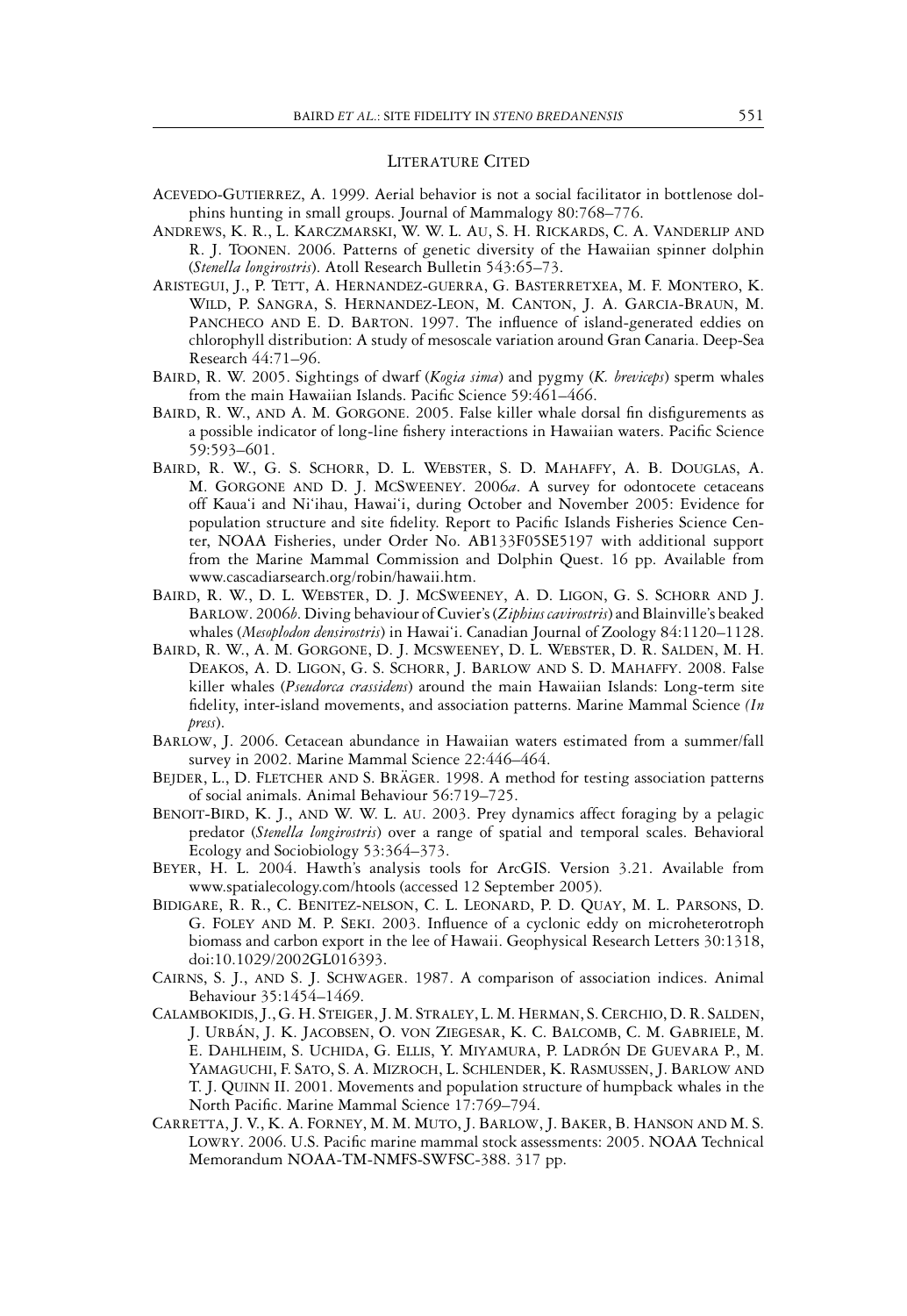- DORSEY, E. M., S. J. STERN, A. R. HOELZEL AND J. JACOBSEN. 1990. Minke whales (*Balaenoptera acutorostrata*) from the west coast of North America: Individual recognition and small-scale site fidelity. Report of the International Whaling Commission (Special Issue 12):357–368.
- DOTY, M. S., AND M. OGURI. 1956. The island mass effect. Journal du Conseil–Conseil International pour l'Exploration de la Mer 22:33–37.
- GANNIER, A., AND K. L. WEST. 2005. Distribution of the rough-toothed dolphin (*Steno bredanensis*) around the Windward Islands (French Polynesia). Pacific Science 59:17–24.
- GILMARTIN, M., AND N. REVELANTE. 1974. The'island mass'effect on the phytoplankton and primary production of the Hawaiian Islands. Journal of Experimental Marine Biology and Ecology 16:181–204.
- GINSBERG, J. R., AND T. P. YOUNG. 1992. Measuring association between individuals or groups in behavioural studies. Animal Behaviour 44:377–379.
- GUBBINS, C. 2002. Use of home ranges by resident bottlenose dolphins (*Tursiops truncatus)* in a South Carolina estuary. Journal of Mammalogy 83:178–187.
- HOOKER, S. K., AND R. W. BAIRD. 1999. Deep-diving behaviour of the northern bottlenose whale, *Hyperoodon ampullatus* (Cetacea: Ziiphidae). Proceedings of the Royal Society of London B. 266:671–676.
- HOOKER, S. K., H. WHITEHEAD, S. GOWANS AND R. W. BAIRD. 2002. Fluctuations in distribution and patterns of individual range use of northern bottlenose whales. Marine Ecology Progress Series 225:287–297.
- JEFFERSON, T. A. 2002. Rough-toothed dolphin *Steno bredanensis*. Pages 1055–1059 *in* W. F. Perrin, B. Würsig and J. G. M. Thewissen, eds. Encylopedia of Marine Mammals. Academic Press, San Diego, CA.
- KLATSKY, L. J., R. S. WELLS AND J. C. SWEENEY. 2007. Offshore bottlenose dolphins (*Tursiops truncatus)*: Movement and dive behavior near the Bermuda Pedestal. Journal of Mammalogy 88:59–66.
- KUCZAJ, S. A., AND D. B. YEATER. 2007. Observations of rough-toothed dolphins (*Steno bredanensis*) off the coast of Utila, Honduras. Journal of the Marine Biological Association of the U.K. 87:141–148.
- KULJIS, B. A. 1983. Porpoise/fisheries interactions within the Hawaiian Islands. Southwest Fisheries Science Center Administrative Report H-83-19C. 16 pp.
- MALDINI, D., L. MAZZUCA AND S. ATKINSON. 2005. Odontocete stranding patterns in the main Hawaiian Islands (1937–2002): How do they compare with live animal surveys? Pacific Science 59:55–67.
- MARTEN, K., AND S. PSARAKOS. 1999. Long-term site fidelity and possible long-term associations of wild spinner dolphins (*Stenella longirostris*) seen off Oahu, Hawaii. Marine Mammal Science 15:1329–1336.
- MARTIEN, K. K., AND R. W. BAIRD. 2006. Population structure of bottlenose dolphins around the main Hawaiian Islands revealed by mitochondrial and microsatellite marks. Document presented to the Pacific Scientific Review Group, National Marine Fisheries Service, La Jolla, CA, November 2006. 13 pp.
- MAYR, I., AND F. RITTER. 2005. Photo-identification of rough-toothed dolphins (*Steno bredanensis*) off La Gomera (Canary Islands) with new insights into social organization. Proceedings of the European Cetacean Society Annual Meeting, La Rochelle, France, 2005.
- MAZZUCA, L., S. ATKINSON, B. KEATING AND E. NITTA. 1999. Cetacean mass strandings in the Hawaiian Archipelago, 1957–1998. Aquatic Mammals 25:105–114.
- MCSWEENEY, D. J., R. W. BAIRD AND S. D. MAHAFFY. 2007. Site fidelity, associations and movements of Cuvier's (*Ziphius cavirostris*) and Blainville's (*Mesoplodon densirostris*) beaked whales off the island of Hawai'i. Marine Mammal Science 23:666–687.
- MIYAZAKI, N., AND W. F. PERRIN. 1994. Rough-toothed dolphin *Steno bredanensis* (Lesson, 1828). Pages 1–21 *in* S. H. Ridgway and R. Harrison, eds. Handbook of marine mammals. Volume 5. Academic Press, London, U.K.
- MOBLEY, J. R., S. S. SPITZ, K. A. FORNEY, R. GROTEFENDT AND P. H. FORESTELL. 2000. Distribution and abundance of odontocete species in Hawaiian waters: Preliminary results